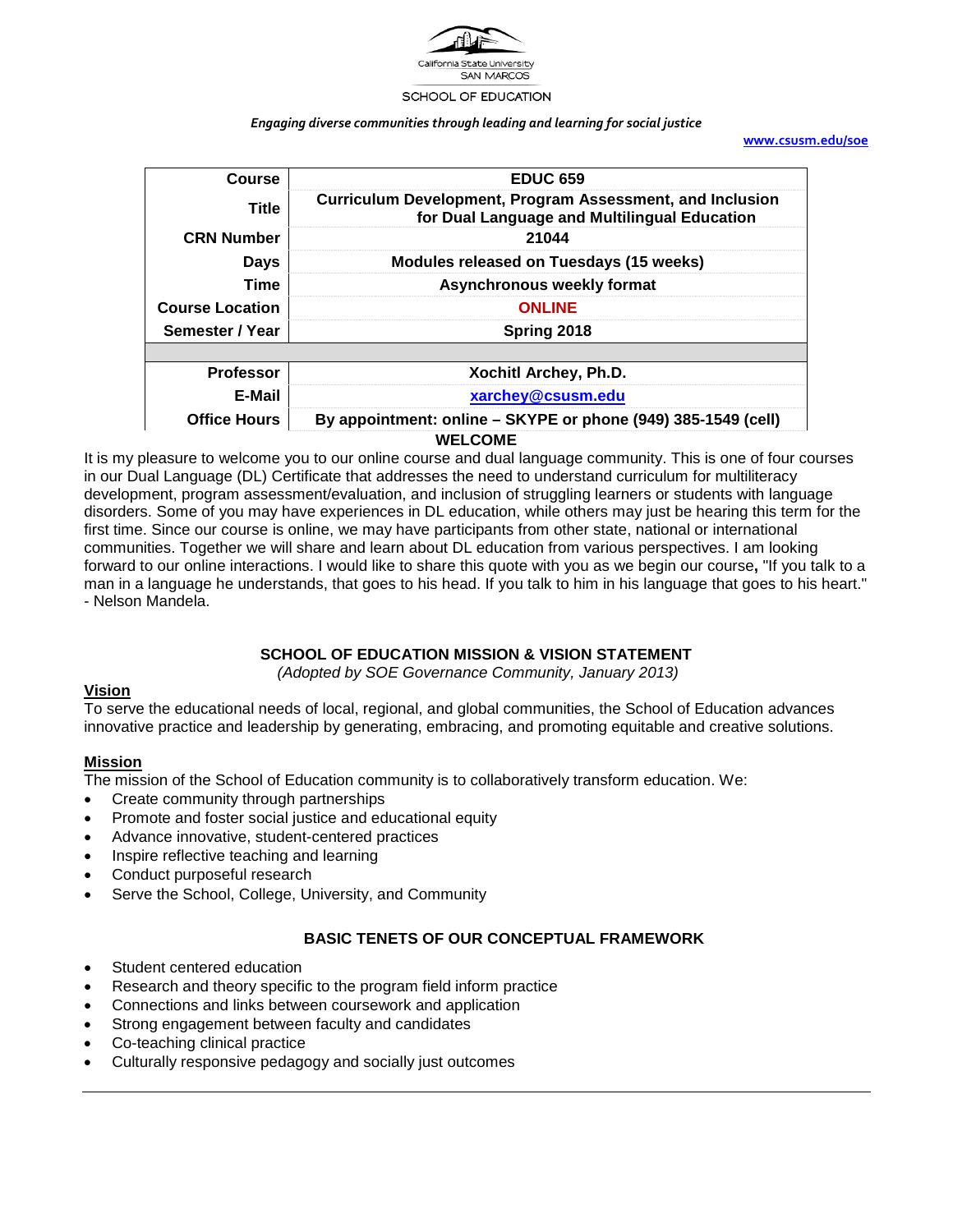#### **Table of Contents**

### **COURSE DESCRIPTION**

<span id="page-1-0"></span>Course for new and practicing teachers will examine the importance of curriculum and assessment in dual language and multilingual education, including the needs of struggling learners or students with exceptionalities in language and learning.

### **Course Prerequisites**

None

### <span id="page-1-1"></span>**Course Objectives**

- 1. Understand the important role of assessment and accountability in dual language and multilingual education
- 2. Understand how assessment & accountability impact program outcomes and language policies
- 3. Examine how programs can collect a variety of data using multiple measures to determine achievement of program goals
- 4. Document progress over time in both languages for oral proficiency, literacy and academic achievement of various student groups
- 5. Know how to analyze and interpret data in appropriate ways for program monitoring and improvement in dual language and multilingual programs (such as appropriate procedures & disaggregating data in meaningful ways)
- 6. Understand how student assessment is aligned with content and language standards as well as program goals, and is used for evaluation of the program and instruction (ongoing assessments for decisionmaking)
- 7. Examine steps in establishing an evaluation plan through the Evaluator's Toolkit for Dual Language Programs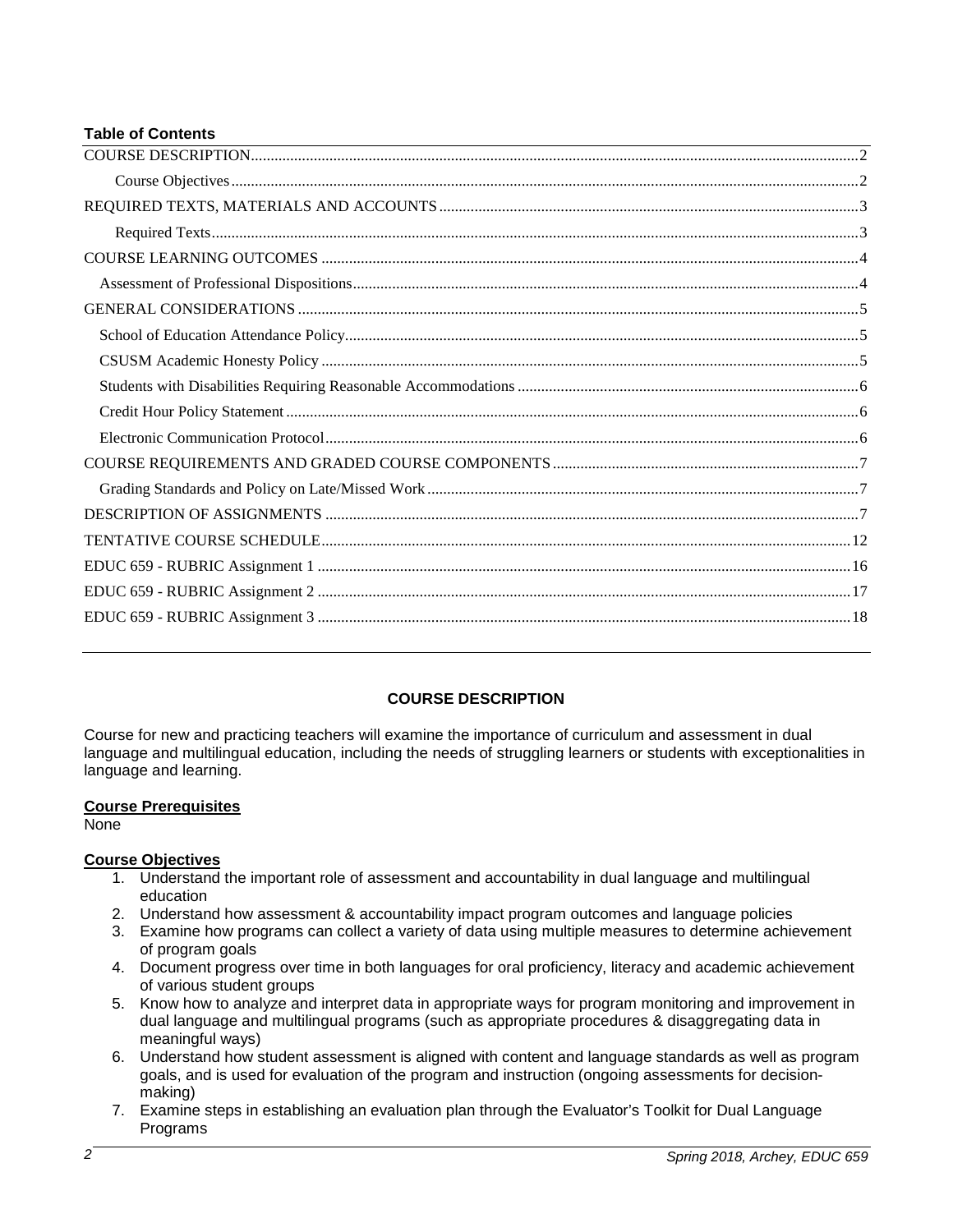- 8. Understand the need for assessments in languages other than English
- 9. Analyze curriculum alignment of content and linguistic standards, as well as cultural diversity.
- 10. Understand the needs of students with exceptionalities in language and learning in dual or multilingual environments
- 11. Learn and apply strategies for addressing the needs of struggling learners who may or may not be students with high incidence exceptionalities (e.g., speech and language, attention deficit disorder, discrepancies in reading and mathematics) in language and learning.
- 12. With regards to curriculum and assessment, learn how to advocate for students with high incident exceptionalities who may actually be language learners acquiring a new language.

#### **Unique Course Requirements**

Online environment requires a working computer/mobile device with internet access.

#### **Credit Hour Policy Statement**

This course is delivered through online instruction. Students are expected to complete all online assignments, activities, discussions, videos, etc. for up to 2.75 hours weekly. You should spend about 5-6 hours per module outside of the online environment in preparation for class (readings, writings, etc.) for the 3-unit of credit engaged in learning. Each unit of credit corresponds to an 'hour' of class-time and two hours of student learning outside of class.

### **REQUIRED TEXTS, MATERIALS AND ACCOUNTS**

#### <span id="page-2-1"></span><span id="page-2-0"></span>**Required Texts**

- Fortune, T. & Menke, M. (2010). *Struggling Learners and Language Immersion Education: Research-based, Practitioner-informed Responses to Educators' Top Questions.* University of Minnesota: Center for Advanced Research on Language Acquisition. ISBN 978-0-9843-996-0-4
- Howard, E. R., Sugarman, J., Christian, D., Lindholm-Leary, K. J., & Rogers, D. (2007). *Guiding principles of dual*  language education. (2<sup>nd</sup> ed.). Washington, DC: US Department of Education and National Clearinghouse for English Language Acquisition. [http://www.cal.org/twi/Guiding\\_Principles.pdf](http://www.cal.org/twi/Guiding_Principles.pdf) (download free)
- Paradis, J., Genesee, F., Craigo, M. (2011). *Dual Language Development & Disorders: A Handbook on Bilingualism and Second Language Learning* (2nd Ed.). Baltimore: Paul Brooks Pub. ISBN-13: 978-1598570588

*Evaluator's Tool Kit for Dual Language Programs* **free resource download** at <http://www.cal.org/twi/EvalToolkit/whytoolkit.htm>

The sixth edition of the Publication Manual of the American Psychological Association (APA) is a required textbook for all CSUSM School of Education graduate-level courses (see [www.apa.org\)](http://www.apa.org/).

#### **Free Resources – Supplementary**

Comprehensive Bibliography of Two-Way Immersion Education Research – Center for Applied Linguistics at [http://www.cal.org/twi/bib\\_all.htm](http://www.cal.org/twi/bib_all.htm)

Frequently Asked Questions about Dual Language Immersion – Center for Applied Linguistics at <http://www.cal.org/twi/faq.htm>

Directory of Two-Way Immersion Programs in the USA – Center for Applied Linguistics at <http://www.cal.org/twi/directory/index.html>

Glossary of Terms related to Dual Language/Two-Way Immersion in the USA - Center for Applied Linguistics at <http://www.cal.org/twi/glossary.htm>

Free download *World Language Content Standards for CA Public Schools* <http://www.cde.ca.gov/be/st/ss/documents/worldlanguage2009.pdf>

Free download *CA Common Core en Español* <https://commoncore-espanol.sdcoe.net/Home>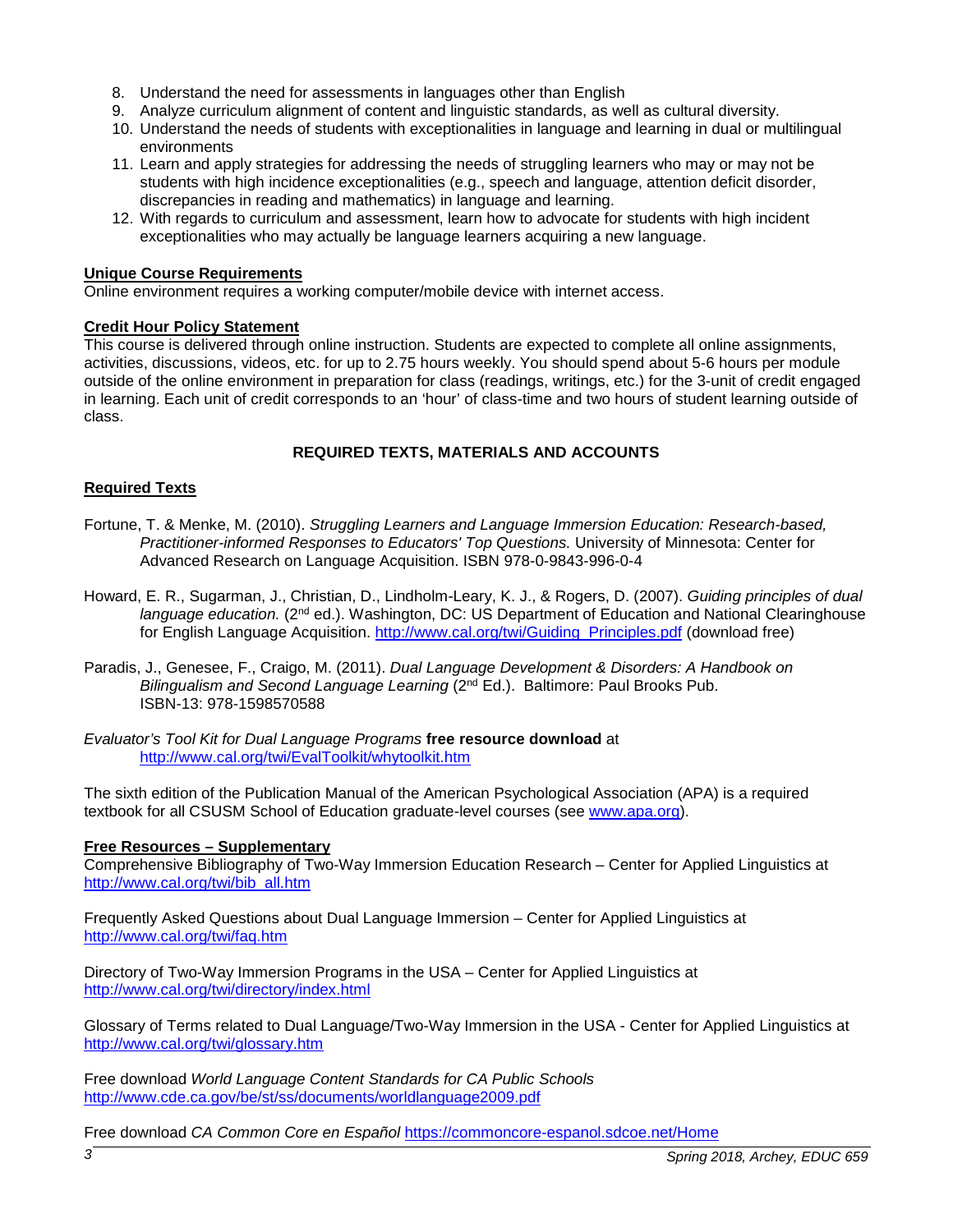Free download *CA Common Core State Standard*s, California Department of Education Common Core at [www.cde.a.gov/re/cc](http://www.cde.a.gov/re/cc)

Free *eStandards* – *California Common Core* and *ELD State Standards* app

#### **Cougar Courses**

Online class will be taught through Cougar Courses. All assignments will be submitted through Cougar Courses. Students will need to check modules 3-4 times weekly for readings, assignments, discussions, activities, and announcements. This course will require 100% online participation. Grades will be recorded on Cougar Course.

#### **COURSE LEARNING OUTCOMES**

<span id="page-3-0"></span>Upon successful completion of this course, students will be able to (SWBAT):

- 1. SWBAT examine the role of assessment, multiple measures, data collection, and accountability in dual language and multilingual education and how they determine program outcomes and language policies through Assignment 1 – DL Program Assessment Review.
- 2. SWBAT align DL student assessment with content and language standards, as well as program goals in dual or multiple languages for oral proficiency, literacy and academic achievement through Assignment 1 – DL Program Assessment Review.
- 3. SWABT analyze and interpret data in appropriate ways for program monitoring and improvement in dual language and multilingual programs (such as appropriate procedures & disaggregating data in meaningful ways) through reading reflections and discussions.
- 4. SWABT analyze curriculum alignment of content and linguistic standards, as well as cultural diversity through Assignment 2 – Curricular Recommendations for Program Assessment.
- 5. SWABT assess needs of students with exceptionalities in language and learning in dual or multilingual environments through Assignment 3 – Case Study of a Struggling Learner.

#### **Course Online Learning Goals**

This course will be mainly taught through online learning, students will:

- 1. Participate in online learning experiences that provide an opportunity to reflect and experience perspectives from various communities.
- 2. Experience active learning, interaction, participation and collaboration among students in the online environment.
- 3. Collaborate with colleagues to build an online community using respectful communication skills that reflect an awareness of self and others, along with an ability to convey ideas in a variety of contexts.
- 4. Utilize a variety of media and content to achieve content objectives in the online environment.
- 5. Understand how to utilize a safe, legal and ethical application of digital information and technology including respect for copyright, intellectual property and the appropriate documentation of resources.
- 6. Participate in projects and assignments that meet content objectives and measure student achievement of learning goals.

#### <span id="page-3-1"></span>**Assessment of Professional Dispositions**

Assessing a candidate's dispositions within a professional preparation program is recognition that teaching and working with learners of all ages requires not only specific content knowledge and pedagogical skills, but positive attitudes about multiple dimensions of the profession. The School of Education has identified six dispositions – social justice and equity, collaboration, critical thinking, professional ethics, reflective teaching and learning, and life-long learning—and developed an assessment rubric. For each dispositional element, there are three levels of performance - *unacceptable*, *initial target*, and *advanced target*. The description and rubric for the three levels of performance offer measurable behaviors and examples.

The assessment is designed to provide candidates with ongoing feedback for their growth in professional dispositions and includes a self-assessment by the candidate. The dispositions and rubric are presented, explained and assessed in one or more designated courses in each program as well as in clinical practice. Based upon assessment feedback candidates will compose a reflection that becomes part of the candidate's Teaching Performance Expectation portfolio. Candidates are expected to meet the level of *initial target* during the program.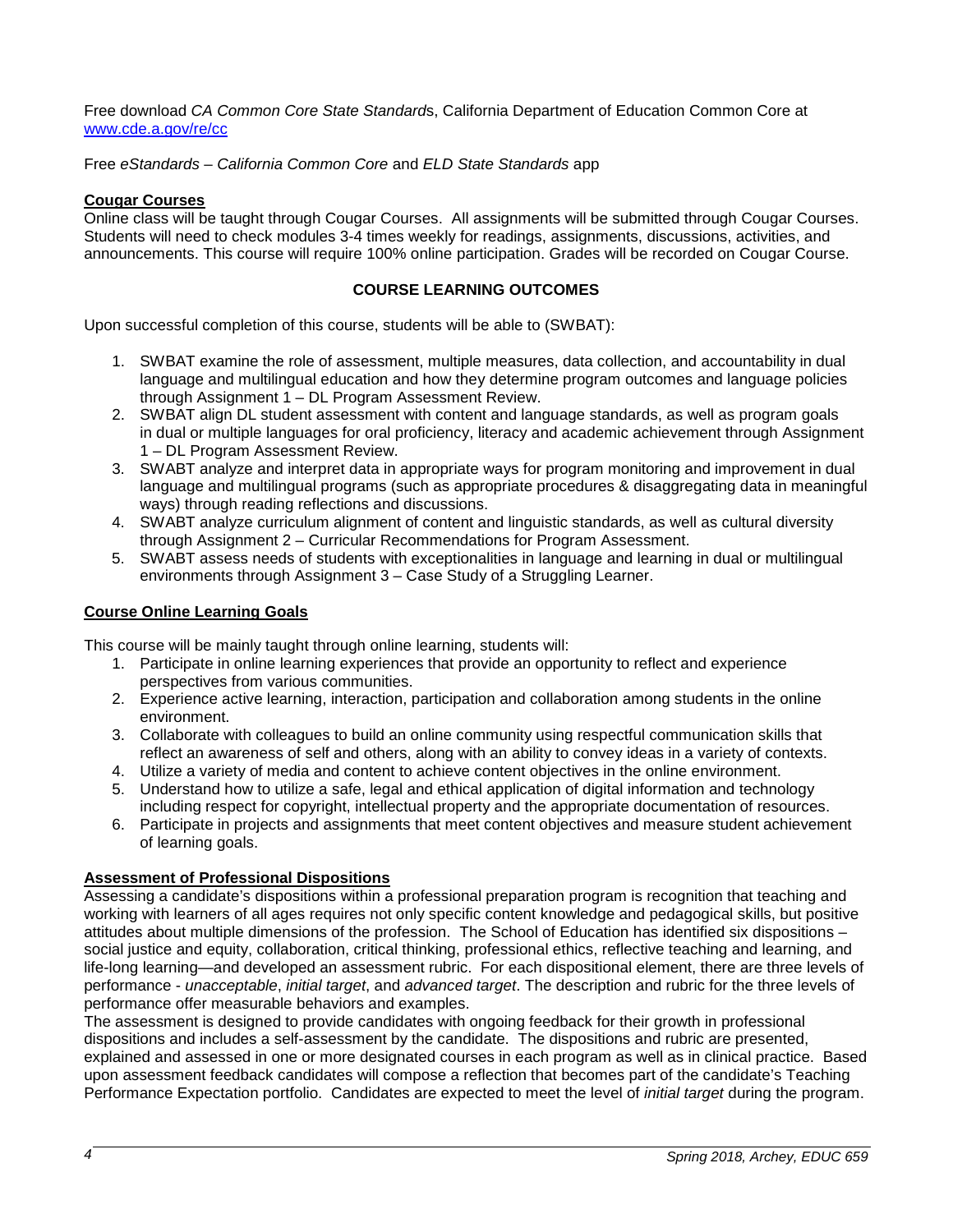### **GENERAL CONSIDERATIONS**

#### <span id="page-4-1"></span><span id="page-4-0"></span>**School of Education Attendance Policy**

Due to the dynamic and interactive nature of courses in the School of Education, all students are expected to attend all online learning sessions and participate actively. At a minimum, students must attend more than 80% of class time or s/he may not receive a passing grade for the course at the discretion of the instructor. *Said attendance presumes preparation for course with readings and assignments done prior to each class session***.** Individual instructors may adopt more stringent attendance requirements. Should the student have extenuating circumstances, s/he should contact the instructor as soon as possible. *(Adopted by the COE Governance Community, December, 1997).*

For this course: In this online course, active weekly participation is required in order to create an environment that nurtures and builds online community. Please schedule regular periods of time (3-4 times weekly) to check on course postings, announcements and assignments. **Modules begin on Tuesday each week and end on Monday of the following week (see online schedule of modules).** This means that forums will only be open for one week at a time. If you miss a forum discussion, no credit will be given for the related activities / assignments. The modules are planned to require approximately 2.75 hours per week, in addition to 5-6 hours of homework. This course will require 100% online participation. Students will need to use an up-to-date computer and operating system that has the ability and speed to listen to audio and video clips.

To be considered "present" for class each week, students must respond to the discussion forums posted by instructor, provide feedback to at least two peers' responses, submit work to be completed that week online, and either present or respond to presentations.

Each weekly module is equivalent to 1 week of instruction in a regular semester. Students missing two weekly modules cannot receive a passing grade for the class. *Not participating on an online session will be considered an absence from class.* Emergencies are considered on a case-by-case basis. However, notifying the instructor does NOT constitute an excuse. All assignments must be turned in on due dates even in case of an absence. Unless extraordinary circumstances are made known, this is NOT negotiable.

Individual instructors may adopt more stringent attendance requirements. Should the student have extenuating circumstances, s/he should contact the instructor as soon as possible. *(Adopted by the COE Governance Community, December, 1997).*

#### <span id="page-4-2"></span>**CSUSM Academic Honesty Policy**

Students will be expected to adhere to standards of academic honesty and integrity, as outlined in the Student Academic Honesty Policy. All assignments must be original work, clear and error-free. All ideas/material that are borrowed from other sources must have appropriate references to the original sources. Any quoted material should give credit to the source and be punctuated accordingly.

Academic Honesty and Integrity: Students are responsible for honest completion and representation of their work. Your course catalog details the ethical standards and penalties for infractions. There will be zero tolerance for infractions. If you believe there has been an infraction by someone in the class, please bring it to the instructor's attention. The instructor reserves the right to discipline any student for academic dishonesty, in accordance with the general rules and regulations of the university. Disciplinary action may include the lowering of grades and/or the assignment of a failing grade for an exam, assignment, or the class as a whole.

Incidents of Academic Dishonesty will be reported to the Dean of Students. Sanctions at the University level may include suspension or expulsion from the University. Refer to the full Academic Honesty Policy at:

[http://www.csusm.edu/policies/active/documents/Academic\\_Honesty\\_Policy.html](http://www.csusm.edu/policies/active/documents/Academic_Honesty_Policy.html)

For this class: All written work and oral presentation assignments must be original work. All ideas/materials that are borrowed from other sources must have appropriate references to the original sources. Any quoted material should give credit to the source and be punctuated with quotation marks.

### **Plagiarism**

As an educator, it is expected that each candidate will do his/her own work, and contribute equally to group projects and processes. Plagiarism or cheating is unacceptable under any circumstances. If you are in doubt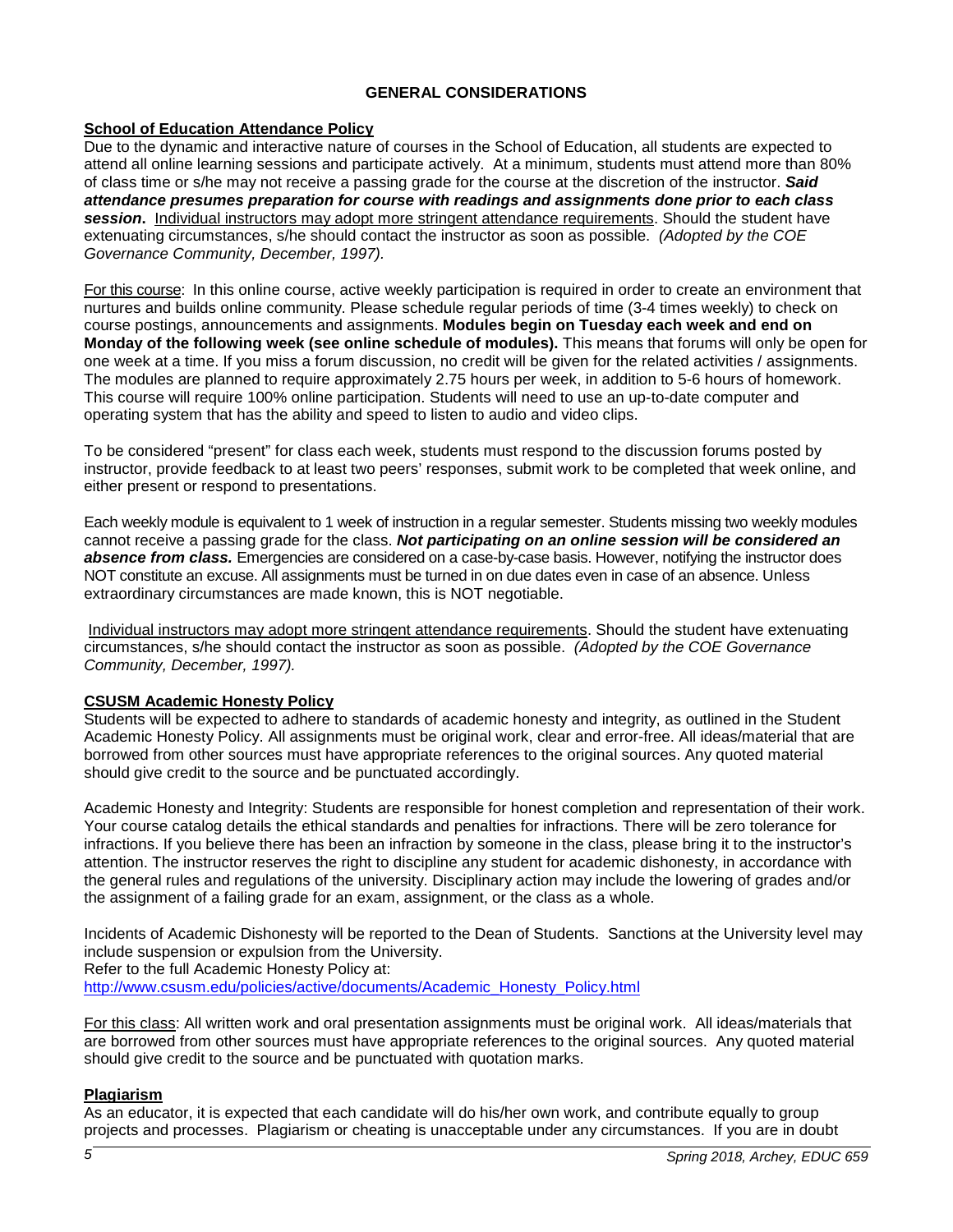about whether your work is paraphrased or plagiarized see the Plagiarism Prevention for Students website [http://library.csusm.edu/plagiarism/index.html.](http://library.csusm.edu/plagiarism/index.html) If there are questions about academic honesty, please consult the University catalog.

### <span id="page-5-0"></span>**Students with Disabilities Requiring Reasonable Accommodations**

Students with disabilities who require reasonable accommodations must seek approval for services by providing appropriate and recent documentation to the Office of Disability Support Services (DSS). This office is in Craven Hall 4300, contact by phone at (760) 750-4905, or TTY (760) 750-4909. Students authorized by DSS to receive reasonable accommodations should meet with their instructor during office hours. Alternatively, in order to ensure confidentiality, in a more private setting.

#### <span id="page-5-1"></span>**Credit Hour Policy Statement**

#### Per the University Credit Hour Policy:

Courses that are entirely online will be taught through Cougar Courses. All assignments will be submitted through Cougar Courses. Students will need to check modules 3-4 times weekly for readings, assignments, discussions, activities, and announcements. Modules begin on Tuesday each week and end on Monday of the following week (see schedule of modules). Forums will only be open for one week at a time. If you miss a forum discussion, no credit will be given for the related activities / assignments. The modules are planned to require approximately 2.75 hours per week, in addition to 5-6 hours of homework. This course will require 100% online participation with 45 hours of class required for each unit of credit.

#### **All University Writing Requirement**

Writing requirements for this class will be met as described in the assignments. Every 3-unit course at the university, including this one, must have a writing requirement of at least 2500 words.

#### **Course Format**

This course format is offered in an online – asynchronous instructional format following a 15 week semester.

#### **Use of Technology**

Candidates are expected to demonstrate competency in the use of various forms of technology (i.e. word processing, electronic mail, Moodle/Cougar Courses, use of the Internet, and/or multimedia presentations). Specific requirements for course assignments with regard to technology are at the discretion of the instructor. Keep a digital copy of all assignments. All assignments will be submitted online. More details will be given in module directions.

During week days, I will respond to emails within 24-48 hours of receipt, but possibly later on weekends or holidays /vacations. Students should use e-mail provided by the university and must check their email and Cougar Course several times a week to check the website of the course - weekly agendas & announcements, submit assignments, check grades, participate in a forums / surveys, contact the instructor or students. Students must update their online course profiles. Each student must have a picture of his/her face (headshot) posted on the Cougar Course student profile.

### <span id="page-5-2"></span>**Electronic Communication Protocol**

Electronic correspondence is a part of your professional interactions. If you need to contact the instructor, e-mail is often the easiest way to do so. It is my intention to respond to all received e-mails in a timely manner. Please be reminded that e-mail and on-line discussions are a very specific form of communication, with their own nuances and etiquette. For instance, electronic messages sent in all upper case (or lower case) letters, major typos, or slang, often communicate more than the sender originally intended. With that said, please be mindful of all e-mail and on-line discussion messages you send to your colleagues, to faculty members in the School of Education, or to persons within the greater educational community. All electronic messages should be crafted with professionalism and care.

Things to consider:

- Would I say in person what this electronic message specifically says?
- How could this message be misconstrued?
- Does this message represent my highest self?
- Am I sending this electronic message to avoid a face-to-face conversation?

In addition, if there is ever a concern with an electronic message sent to you, please talk with the author in person in order to correct any confusion.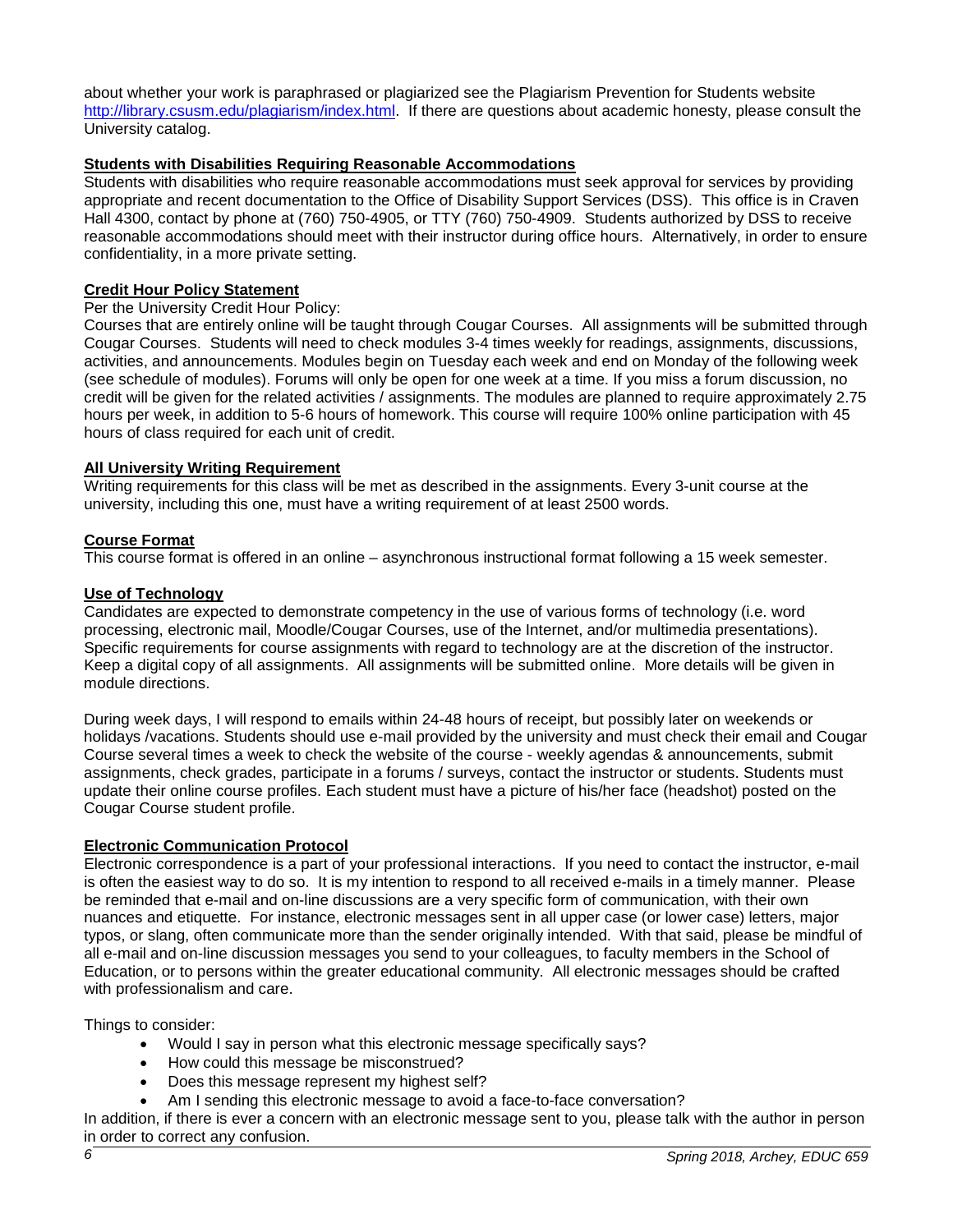### **COURSE REQUIREMENTS AND GRADED COURSE COMPONENTS**

<span id="page-6-0"></span>Teacher education is a professional preparation program. It is expected that students are prepared to discuss the readings, submit required assignments, and participate in weekly class activities. Students are expected to adhere to academic honesty and integrity, standards of dependability, confidentiality and writing achievement. Because it is important for teachers to be able to effectively communicate their ideas to students, parents, colleagues, and administrators, writing that is original, clear and error-free is a priority for the School of Education. It is expected that work will be turned in on time. Note: Professor reserves the right to change, add to, or delete any material or assignment from the course*.*

#### **Class Participation and Assignment Points**

| $\bullet$ | Attendance, Participation, & Professional Disposition for |                     |  |
|-----------|-----------------------------------------------------------|---------------------|--|
|           | online classes at instructor's discretion                 | 10 points           |  |
| $\bullet$ | <b>Reading Discussant</b>                                 | 5 points            |  |
| $\bullet$ | <b>Online Classroom Activities</b>                        | 25 points           |  |
| $\bullet$ | Dual Language Program Assessment Review                   | 20 points           |  |
| $\bullet$ | <b>Curricular Recommendations for Program Assessment</b>  | 20 points           |  |
| $\bullet$ | Case Study of a Struggling Learner                        | 20 points           |  |
|           |                                                           | 100 points<br>Total |  |

#### <span id="page-6-1"></span>**Grading Standards and Policy on Late/Missed Work**

All students are expected to participate in class activities and demonstrate reflective learning. It is important that students are well prepared for course sessions by completing the readings and assignments scheduled before the class meeting. Assignments should be typed and double-spaced. Students who wish to revise an assignment graded below passing, must negotiate the requirements of the revision with the instructor. It is expected that work will be turned in on time. Please discuss individual issues with the instructor. **Points will be deducted if assignments are submitted late (10% penalty per day late; no credit will be awarded if the assignment is one week late).** A minimum of a B- is required to pass this course, because it is a Master of Arts level course.

| $95 - 100$ A                       | $90 - 94$ A- |
|------------------------------------|--------------|
| 87 - 89 B+                         | $83 - 86 B$  |
| 80 – 82 B- (minimum passing grade) | $77 - 79$ C+ |
| $73 - 76$ C                        | $70 - 72$ C- |
|                                    |              |

# **DESCRIPTION OF ASSIGNMENTS**

### <span id="page-6-2"></span>**1. Attendance/ Active Participation/Professional Dispositions (10 points)**

You are expected to attend all online class sessions and participate actively during all discussions and activities. In order to do so, you are expected to complete all required readings by the assigned date. *Please see attendance policy in this syllabus.* Your professional disposition is related to how you conduct yourself in class and in our online community. Dispositions and rubric for social justice, collaboration, critical thinking, professional ethics, reflective teaching & learning, and life-long learning can be found at the School of Education, CSUSM website

[http://www.csusm.edu/education/ClinicalPractice/HandbookSS.html.](http://www.csusm.edu/education/ClinicalPractice/HandbookSS.html)

#### **2. Reading Discussant (5 points)**

Individually or in pairs, students will lead a class discussion on the required weekly readings during our online forums. Students should identify 2-3 critical questions from the readings to lead the discussion and monitor participation throughout the week. All students should reference the readings in their questions (discussion leaders) and in their responses (participation in discussions). Participants will post a response and respond to 2 other students' responses during the week through value added comments. *Discussion Leader: 5 points* 

# **DUE: Readings throughout the course**

# *7 Spring 2018, Archey, EDUC 659*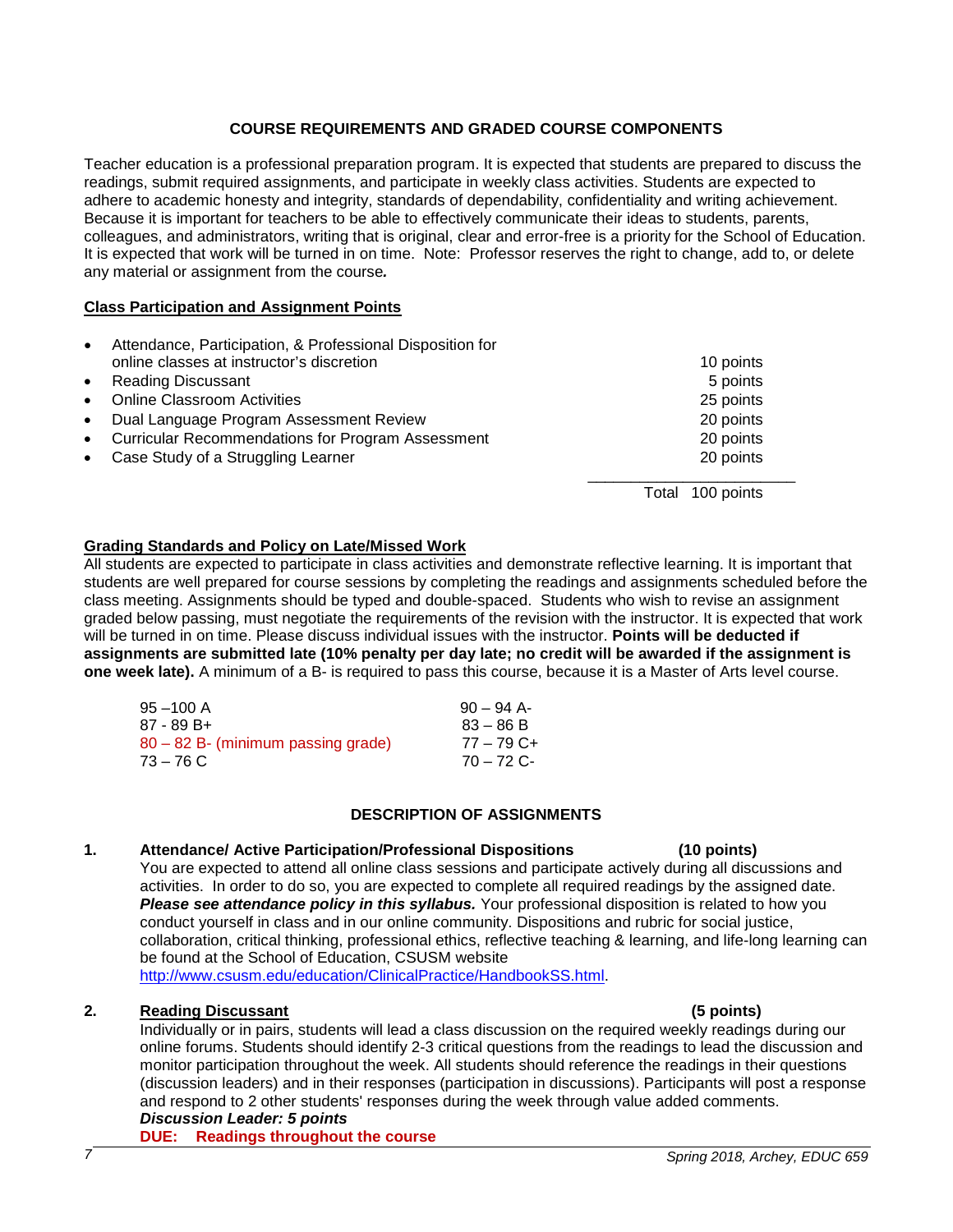| RUBRIC Discussion Leader / On-Line Reading Discussions - 5 pts. |                                                                                                                                                                                                                                                                                                                                      |                                                                                                                                                                                                                                                                               |                                                                                                                                                                                                                                                                                      |  |
|-----------------------------------------------------------------|--------------------------------------------------------------------------------------------------------------------------------------------------------------------------------------------------------------------------------------------------------------------------------------------------------------------------------------|-------------------------------------------------------------------------------------------------------------------------------------------------------------------------------------------------------------------------------------------------------------------------------|--------------------------------------------------------------------------------------------------------------------------------------------------------------------------------------------------------------------------------------------------------------------------------------|--|
| Criteria                                                        | <b>Credit Range</b><br>Minimal or None, 1-2 pts.                                                                                                                                                                                                                                                                                     | <b>Credit Range</b><br>Approaching, 3-4 pts.                                                                                                                                                                                                                                  | <b>Credit Range</b><br>Meets 5 pts.                                                                                                                                                                                                                                                  |  |
| Comprehensiveness<br>(1 point)                                  | Leader unprepared or<br>minimal effort.<br><b>Discussion participant</b><br>response lacked reference to<br>the required readings.                                                                                                                                                                                                   | Leader prepared and<br>implemented adequate<br>questions for class<br>discussion on assigned<br>readings.<br><b>Discussion participant</b><br>response referenced some<br>of the required readings.                                                                           | Leader prepared and<br>implemented excellent<br>questions for class discussion<br>on assigned readings.<br><b>Discussion participant,</b><br>response referenced all<br>required readings and<br>engaged peers in discussion.                                                        |  |
| Analysis<br>(2 points)                                          | Leader's questions provided<br>little or no opportunity for<br>analysis of topic.<br><b>Discussion participant</b>                                                                                                                                                                                                                   | Leader provided adequate<br>questions for analytical<br>dialogue.                                                                                                                                                                                                             | Leader provided excellent<br>questions for analytical<br>dialogue.                                                                                                                                                                                                                   |  |
|                                                                 | response lacked an analysis<br>of the readings.                                                                                                                                                                                                                                                                                      | <b>Discussion participant</b><br>response included a partial<br>analysis of the assigned<br>readings.                                                                                                                                                                         | <b>Discussion participant</b><br>responses included a<br>comprehensive analysis of<br>the assigned readings.                                                                                                                                                                         |  |
| <b>Insightful Connections</b><br>(1 point)                      | <b>Leader</b> did not monitor or<br>provide minimal support to<br>peers.                                                                                                                                                                                                                                                             | <b>Leader</b> monitored<br>discussion and engaged<br>peers in insightful<br>connections.                                                                                                                                                                                      | Leader monitored discussion<br>and engaged peers in<br>insightful connections.<br><b>Discussion participant</b>                                                                                                                                                                      |  |
|                                                                 | <b>Discussion participant</b><br>provided no connections<br>between the topic(s) and the<br>candidate's experiences.<br>Responded to 1-2 peers<br>during discussion forum.                                                                                                                                                           | <b>Discussion participant</b><br>provided some connections<br>between the topic(s) and the<br>student's experiences<br>demonstrated some<br>understanding of the<br>application of the reading<br>topic(s) to practice.<br>Responded to 1-2 peers<br>during discussion forum. | provided excellent<br>connections between the<br>topic(s) and the student's<br>experiences demonstrating<br>application to practice.<br>Responded to at least 2 peers<br>during discussion forum.                                                                                    |  |
| Conventions<br>(1 point)                                        | Response written with various<br>errors. Writing distracted the<br>reader's comprehension.<br><b>Leader and discussion</b><br>participant followed<br>none/limited directions on how<br>to structure and submit<br>reading reflection. Candidate<br>demonstrated none/limited<br>engagement & participation in<br>group discussions. | Response well written<br>without minimal errors.<br><b>Leader and discussion</b><br>participant followed<br>directions on how to<br>structure and submit reading<br>reflection. Candidate<br>demonstrated some<br>engagement & participation<br>in group discussions.         | Questions, directions and<br>response well written without<br>errors. Leader and<br>discussion participant<br>followed all directions on how<br>to structure and submit<br>reading reflection. Candidate<br>demonstrated full<br>engagement & participation in<br>group discussions. |  |

# **3. Online Classroom Community Activities (25 points)**

These are activities related to our course topics and readings. It is crucial that all students engage in our online conversations in order to be part of the community and debrief the content through various modes, such as journals, forums, videos, interviews, surveys, etc. "A community is defined as a dynamic whole that emerges when a group of people share common practices and identify themselves with something larger that the sum of their individual relationships" (Palloff & Pratt, 2007). Communities are formed around issues of identity and shared values; they are not necessarily place-based (Palloff, 1996). You will need to use an up-to-date computer and operating system that has the ability and speed to listen to audio and video clips.

### **Written Assignments**

Note: For the following written assignments, please consult the APA Manual (6<sup>th</sup> edition) for proper formatting and presentation guidelines (see [www.apa.org\)](http://www.apa.org/). **Submission:** All 3 core written assignments must be submitted in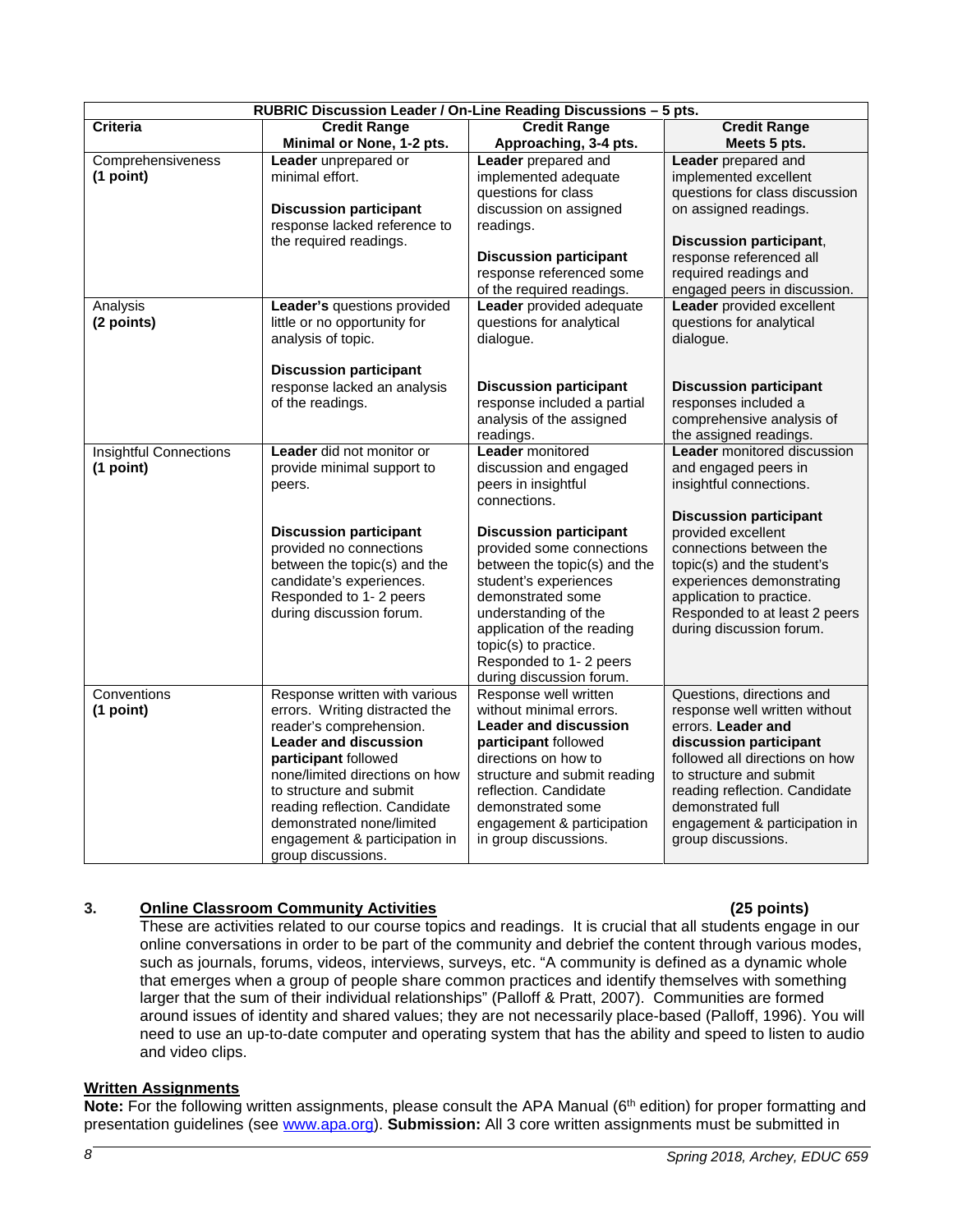college **paper format**. Writing requirements for this class will be met as described in the assignments. Every course at the university, including this one, must have a writing requirement of at least 2500 words.

#### **4. Assignment #1 – Dual Language Program Assessment Review (20 points)** *See rubric for assignment at end of syllabus*

**Purpose**: The goal of this assignment is to review the assessment results of a dual language or multilingual program of your choice. Dual language programs usually find difficulties in identifying appropriate assessments to measure the linguistic and academic outcomes of students in the target language. You will write a maximum of 5-8 page scholarly paper that outlines one of the following options. See rubric for this assignment at end of syllabus.

**Option 1a: Results of a DL Program Assessment -** Describe the type of program (one-way immersion, two-way immersion, developmental/maintenance, or revitalization of indigenous languages) and the results of the standardized or local assessments for the last 3-5 years. Examine the various factors that play a critical part in the linguistic and academic success of all students in the program. What patterns are evident from the results? How are scores used to guide instruction for all students? What factors seem to impact the test scores is this program? What are the instructional implications and your recommendations? How does data collection or analysis align to the Dual Language Evaluator's Toolkit? (Free download Center for Applied Linguistics, [http://www.cal.org/twi/EvalToolkit/whytoolkit.htm\)](http://www.cal.org/twi/EvalToolkit/whytoolkit.htm)You will present your findings to your classmates.

**Option 1b: Examine and Recommend Assessments for DL Program(s)** - If you are unable to access data pertaining types of assessments used in a particular DL program, then you can examine and recommend potential assessments that could be valuable in measuring the linguistic and academic success of both languages (English and the target language) of the students in DL education in the areas of reading, writing, and/or speaking/listening. How will you defend your position to recommend these assessments in both languages? What do these assessments measure linguistically and/or academically in both languages? What grade levels are appropriate for these assessments? Are these assessments used by other DL programs? Are assessments in alignment to the Dual Language Evaluator's Toolkit? (Free download Center for Applied Linguistics, [http://www.cal.org/twi/EvalToolkit/whytoolkit.htm\)](http://www.cal.org/twi/EvalToolkit/whytoolkit.htm) You will present your findings to your classmates.

Turn in your assignment via class Cougar Course under "Assignments." Late assignments do not receive full points. Check syllabus for due dates.

#### **5. Assignment #2 – Curricular Recommendations for Program Assessment (20 points)** *See rubric for assignment at end of syllabus*

**Purpose**: Dual language programs struggle at times to find appropriate and quality materials in both languages that are comparable and equitable for all students, including authentic literature and materials representative of the student population. The goal of this assignment is to examine the curriculum, materials, and alignment of standards for a dual language program. See rubric for this assignment at end of syllabus.

**Option 2a: Curriculum Assessment for Program Described in Assignment 1** - Based on your assessment results of assignment 1, indicate how the current curriculum is supporting/enhancing the DL program or lacking in instructional resources needed to support diverse students in content, linguistics, and cross-cultural competence. How are these materials used for differentiating instruction at various linguistic levels in both languages? How are diverse students depicted in these materials? How do students see themselves in the curriculum? What dialects are represented in the target language materials? (e.g., Spanish from Spain, Latin America) How does content address the CCSS standards or other world language standards? What are your recommendations to maintain/enhance/improve the curricular alignment based on the Guiding Principles for Dual Language Education (Center for Applied Linguistics, 2007, [http://www.cal.org/twi/Guiding\\_Principles.pdf](http://www.cal.org/twi/Guiding_Principles.pdf)) and/or other tenets of dual/multilingual goals? Include other insights you have considered in your analysis pertaining to curriculum and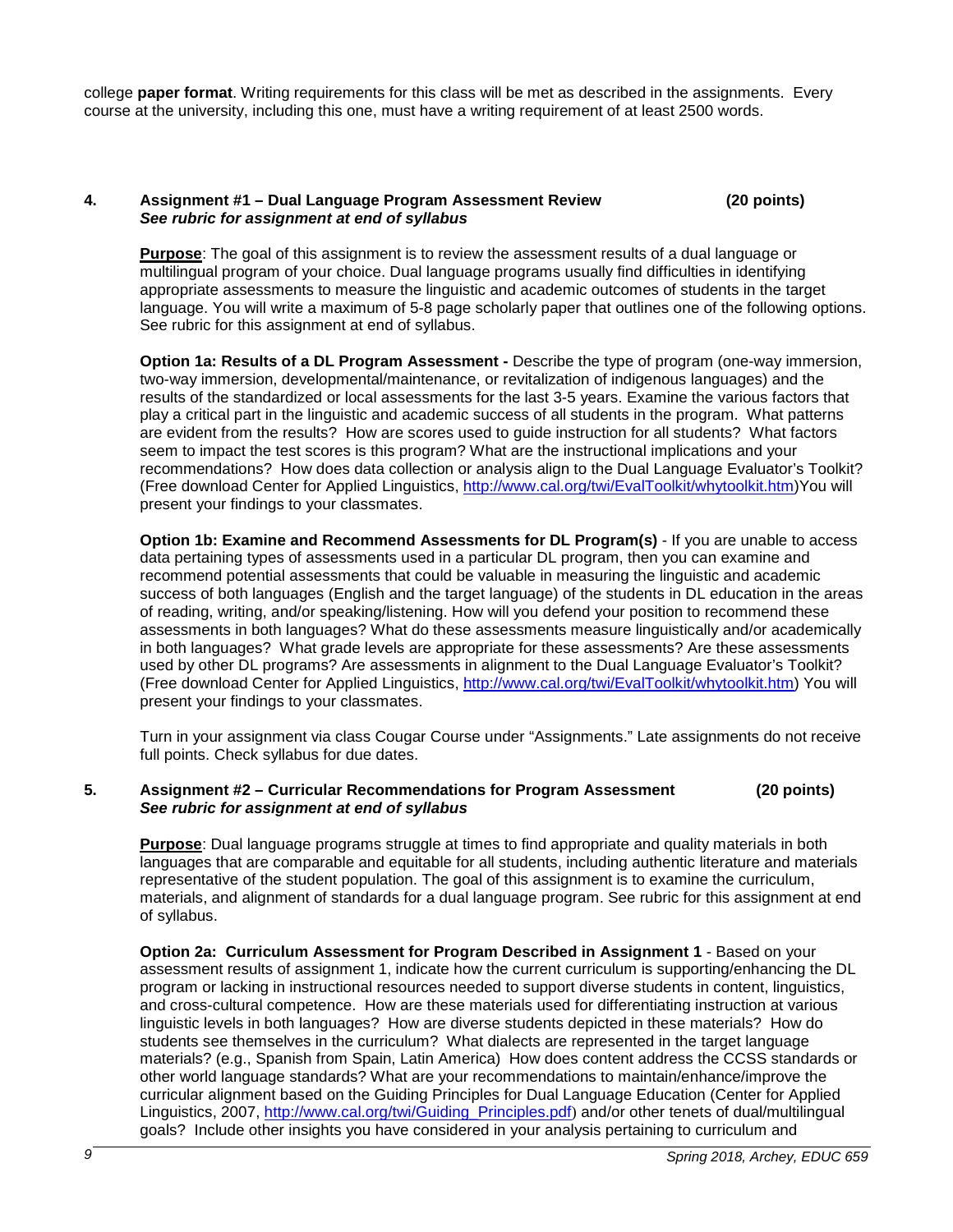instruction that may have risen during your study. When writing your 5-8 page paper consider the following areas: current research pertaining to the guiding principles; bi/multilingualism, bi/multiliteracy and bi/multiculturalism; the linguistic & cultural diversity of the student population; and the academic & language proficiency results of students' assessments. You will present your findings to your classmates.

**Option 2b: Curriculum Assessment for a Hypothetical DL Program -** If you did not review a particular program in assignment 1, then based on your knowledge of dual language education (guiding principles and goals) and information learned in our course, select and recommend appropriate materials for a dual language program (e.g., Spanish/English, Chinese/English, trilingual). What materials will be used for English instruction? Provide reasons. What materials will be used for the target language(s) of instruction? Provide reasons. What grade levels will these materials address? How are these materials used for differentiating instruction at various linguistic levels in both languages? How are diverse students depicted in these materials? How do students see themselves in the curriculum? What dialects are represented in the target language materials? (e.g., Spanish from Spain, Latin America) How does content address the CCSS standards or other world language standards? Include other insights you have considered in your analysis pertaining to curriculum and instruction that may have risen during your analysis. When writing your 5-8 page paper consider the following areas: current research pertaining to this guiding principle; bi/multilingualism, bi/multiliteracy and bi/multiculturalism; the linguistic & cultural diversity of the student population; and academic & language proficiency results of students' assessments. You will present your findings to your classmates.

Turn in your assignment via our class Cougar Course under "Assignments." Projects will be shared with community. Late assignments do not receive full points. Check syllabus for due dates. We will share assignment with our online community.

#### *6.* **Assignment #3 – Case Study of a Struggling Learner (20 points)** *See rubric for assignment at end of syllabus*

**Purpose**: The goal of this assignment is to better understand the instructional needs of students who are at risk or have exceptionalities in language and learning in DL programs. If you are analyzing the instructional needs of a DL student with *language impairment*, refer to chapter 9 in our textbook (Paradis, Genesee & Crago, 2011) to examine assessment and interventions. If you are examining a struggling DL learner with *reading impairment*, refer to Chapter 10 (Paradis et al., 2011). See rubric for this assignment at end of syllabus.

**Option 3a: Examining the Case of a Real DL Struggling Learner -** You will identify and describe a student who is facing challenges in a bilingual/multilingual setting. Are the instructional challenges indicative of both languages of instruction? Is student struggling due to a learning disability or language difference? If possible, examine samples of student work in both languages in the areas of struggle and assessment results. Indicate any interventions, differentiation, modifications or accommodations the student receives in his/her instructional program and in what language(s). After examining the student's work sample, assessments, and instructional program, indicate the learning needs and any other modifications/accommodations you would include in his/her instructional plan. Also address the emotional, psychosocial (interaction between social and psychological factors), and psycholinguistic (relationship between language and cognition) development needs of the struggling learner. You will present your 5-8 page paper to your classmates. Release forms for permission are included below. You may need to translate the form into your regional/national language.

**Option 3b: Interviewing a Teacher of a DL Struggling Learner -** If not able to examine examples, assessments, and instructional program for a struggling DL student at your school, then interview an educator who has a student who would meet the criteria of a struggling DL learner. In your interview, find out about the student's background, languages, disabilities, work samples, assessments, and instructional program, then indicate the learning needs and any other modifications/accommodations you would include in his/her instructional plan. Also address the emotional, psychosocial (interaction between social and psychological factors), and psycholinguistic (relationship between language and cognition) development needs of the struggling learner. You will present your 5-8 page paper to your classmates.

**Option 3c: Examining the Case of a Struggling Learner in our Textbook -** If you are not able to have access to real students or able to interview a DL educator about his/her struggling learner, then select a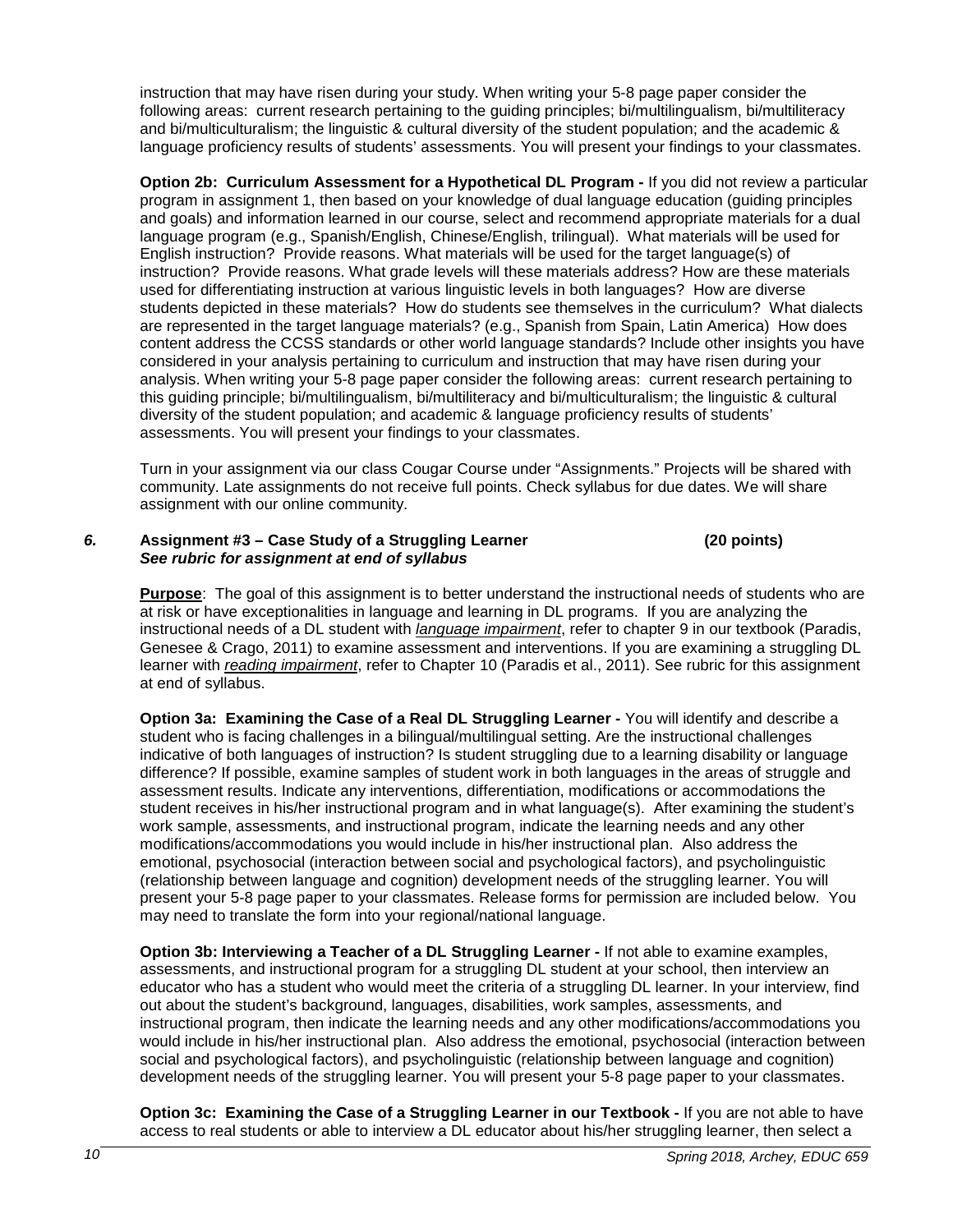"real story" of a struggling learner from our textbook (Fortune & Menke, 2010) and examine the case study of the student through information learned in our course and textbook. Indicate what you learned about the student's background, and any interventions, differentiation, modifications or accommodations the student received in his/her instructional program. After examining the student's work sample, assessments, and instructional program, indicate the learning needs and any other modifications/accommodations you would include in his/her instructional plan. Also address the emotional, psychosocial (interaction between social and psychological factors), and psycholinguistic (relationship between language and cognition) development needs of the struggling learner. You will present your 5-8 page paper to your classmates.

Turn in your assignment via our class Cougar Course under "Assignments." Projects will be shared with community. Late assignments do not receive full points. Check syllabus for due dates. We will share assignment with our online community.

#### **Tentative Course Schedule**

The following page includes a tentative course schedule. Professor may adjust readings or assignments as dictated by the needs of the course.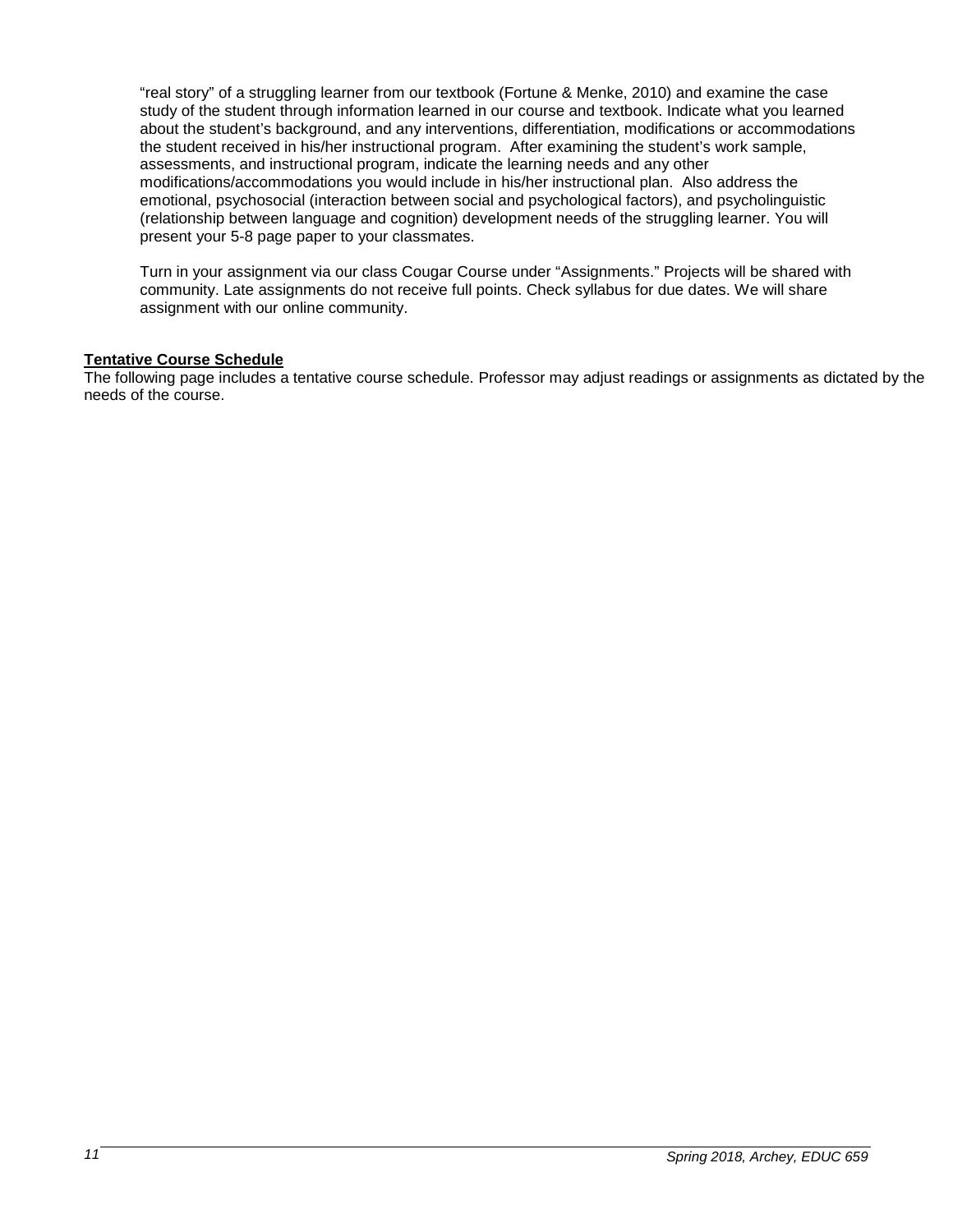# **TENTATIVE COURSE SCHEDULE**

<span id="page-11-0"></span>

|                                      |                | <b>ONLINE EDUC 659 - Curriculum Development, Program Assessment, and Inclusion</b><br>for Dual Language and Multilingual Education<br>Spring 2018, Dr. Xochitl Archey                                                                                                                                                                                                                                                                                                                                                                                                                                                                                          |                                                                                                                                                                                                                                                                                                                                                                                                             |
|--------------------------------------|----------------|----------------------------------------------------------------------------------------------------------------------------------------------------------------------------------------------------------------------------------------------------------------------------------------------------------------------------------------------------------------------------------------------------------------------------------------------------------------------------------------------------------------------------------------------------------------------------------------------------------------------------------------------------------------|-------------------------------------------------------------------------------------------------------------------------------------------------------------------------------------------------------------------------------------------------------------------------------------------------------------------------------------------------------------------------------------------------------------|
| Week<br><b>Start</b><br>Day          | Module         | <b>Topics</b>                                                                                                                                                                                                                                                                                                                                                                                                                                                                                                                                                                                                                                                  | Readings                                                                                                                                                                                                                                                                                                                                                                                                    |
| Week<br>prior to<br>start<br>Jan. 16 | 0              | <b>Getting Started</b><br><b>Course Overview</b><br>$\bullet$<br>Preview signature assignments<br>$\bullet$<br><b>Elements of Online Community</b><br>$\bullet$<br>What is Dual Language Education? -<br>$\bullet$<br>websites<br>Pose questions to professor<br>$\bullet$<br>Introductions<br>$\bullet$                                                                                                                                                                                                                                                                                                                                                       | Dual Language Education<br>see websites<br>http://www.colorincolorado.org/blog/d<br>ual-language-instruction-overview-<br>part-i;<br>&<br>http://www.colorincolorado.org/classro<br>om-video/making-dual-language-<br>immersion-work                                                                                                                                                                        |
| Week 1<br>Jan. 23                    | $\mathbf{1}$   | <b>Student-Involved Assessments &amp; Teacher</b><br><b>Feedback</b><br><b>Objective 1:</b> Understand the important role of<br>assessment and accountability in dual<br>language/multilingual education.<br>Rethinking formative assessment and<br>$\bullet$<br>feedback<br><b>Skills of Self-Assessment</b><br>$\bullet$<br>Seven principles of good feedback                                                                                                                                                                                                                                                                                                | Readings on Cougar Course:<br><b>Classroom Assessment for Learning</b><br>(Chappuis & Stiggins, 2002);<br>Formative Assessments: Principles of<br>Good Feedback (Nicol & MacFarlane-<br>Dick, 2006)                                                                                                                                                                                                         |
| Week 2<br>Jan. 30                    | $\overline{2}$ | <b>Guiding Principles for Dual Language</b><br><b>Education - Assessment &amp; Evaluation</b><br><b>Objective 2: Understand how assessment &amp;</b><br>accountability impact program outcomes and<br>language policies.<br><b>Objective 6:</b> Understand how student assessment<br>is aligned with content and language standards as<br>well as program goals, and is used for evaluation of<br>the program and instruction.<br>Assessment and Evaluation of L1, L2 &<br>$\bullet$<br>biliteracy/bilingualism<br>Alignment to program's vision & goals<br>$\bullet$<br>¡CHISPA! Dual Language Education for<br>$\bullet$<br>resources, news, and inspiration | <b>Download Guiding Principles</b><br>http://www.cal.org/twi/Guiding_Princip<br>les.pdf<br>Strand 1 - Assessment & Evaluation,<br>pp. 7-9; 52-61 and rubric pp. 104-106.<br>¡CHISPA! http://www.scoop.it/t/dual-<br>language-education                                                                                                                                                                      |
| Week 3<br>Feb. 6                     | 3              | <b>Assessment &amp; Accountability</b><br>Objective 3: Examine how programs can collect a<br>variety of data using multiple measures to determine<br>achievement of program goals.<br><b>Objective 8:</b> Understand the need for assessments<br>in languages other than English.<br>Assessment for decision-making and<br>$\bullet$<br>improving instruction<br>Appropriate curriculum and related<br>$\bullet$<br>standards<br>Role of multiple measures in both<br>$\bullet$<br>languages<br><b>Assessment of ELLs</b><br>$\bullet$                                                                                                                         | Readings on CC:<br>Guidelines for the<br>Assessment of<br>English Language Learners (ETS,<br>2009)<br>Download<br><b>World-Readiness Standards for</b><br>Language Learning, 2015)<br>https://www.actfl.org/sites/default/files<br>/pdfs/World-<br>ReadinessStandardsforLearningLang<br>uages.pdf<br>CA Common Core Español (2013)<br>http://commoncore-<br>espanol.com/sites/default/files/Grados<br>%20K- |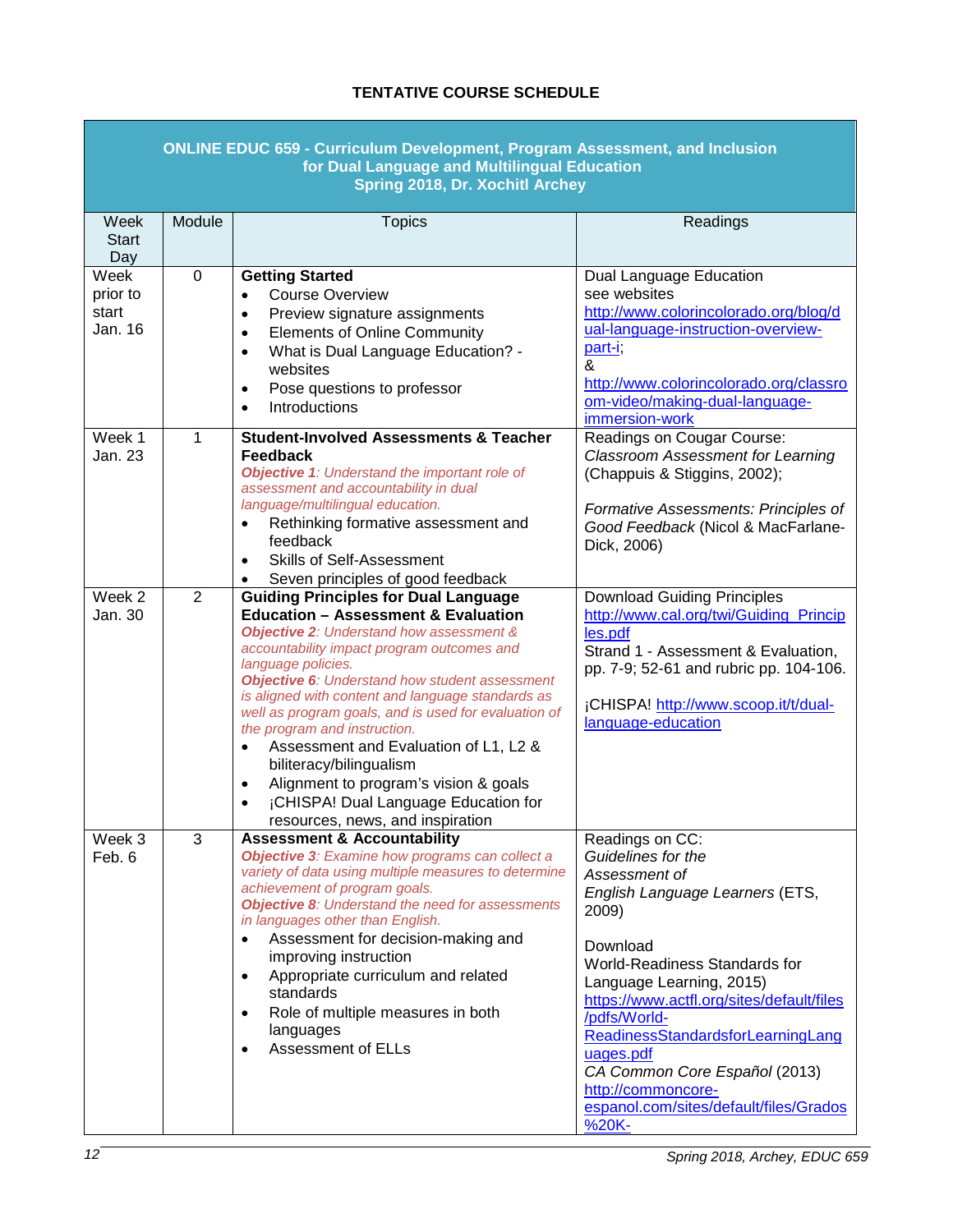| Week 4<br>Feb. 13 | $\overline{4}$ | Part 1 - Evaluator's Toolkit for Dual<br><b>Language Programs:</b><br><b>Objective 4: Document progress over time in both</b><br>languages for oral proficiency, literacy and academic<br>achievement of various student groups.<br><b>Objective 7:</b> Examine steps in establishing an<br>evaluation plan through the Evaluator's Toolkit for<br><b>DL</b> Programs<br>Examine tool for evaluation of DL program<br>$\bullet$      | 5%20Espa%C3%B1ol%20Nacional.p<br>df<br>WIDA - Spanish Language<br>Development (SLD) Standards (2013)<br>https://www.wida.us/standards/sld.as<br>px<br>Download:<br>Free Evaluator's Toolkit<br>http://www.cal.org/twi/EvalToolkit/why<br>toolkit.htm<br>Section 1 - Why evaluate? Section 2<br>- How to frame evaluation questions?<br>See templates & resources for<br>collecting data. |
|-------------------|----------------|--------------------------------------------------------------------------------------------------------------------------------------------------------------------------------------------------------------------------------------------------------------------------------------------------------------------------------------------------------------------------------------------------------------------------------------|------------------------------------------------------------------------------------------------------------------------------------------------------------------------------------------------------------------------------------------------------------------------------------------------------------------------------------------------------------------------------------------|
|                   |                | Why evaluate & how to form questions<br>$\bullet$<br>Templates for data collection (see toolkit)<br>$\bullet$                                                                                                                                                                                                                                                                                                                        | http://www.cal.org/twi/EvalToolkit/dow<br>nloads.htm                                                                                                                                                                                                                                                                                                                                     |
| Week 5<br>Feb. 20 | 5              | Part 2 - Evaluator's Tool Kit for Dual<br><b>Language Programs:</b><br>Objective 5: Analyze and interpret data in<br>appropriate ways for program monitoring and<br>improvement in DL and multilingual programs.<br>Data collection plan and timeline<br>$\bullet$<br>What the test scores mean<br>$\bullet$<br>Analyzing data<br>$\bullet$<br>Presentations<br>$\bullet$                                                            | Download:<br>Free Evaluator's Tool Kit<br>http://www.cal.org/twi/EvalToolkit/why<br>toolkit.htm<br>Section 3: What data to collect?<br>Section 5: Test scores & what they<br>mean<br>Section 6: How in the world do I<br>analyze the data?                                                                                                                                               |
| Week 6<br>Feb. 27 | 6              | <b>Guiding Principles for Dual Language</b><br><b>Education:</b><br>Objective 9: Analyze curriculum alignment of<br>content and linguistic standards, as well as cultural<br>diversity.<br>Standards-based and develops bilingual,<br>$\bullet$<br>biliterate, multicultural competencies<br>Process to develop & revise high quality<br>$\bullet$<br>curriculum<br>Curriculum is fully articulated for all<br>$\bullet$<br>students | <b>Download Guiding Principles</b><br>http://www.cal.org/twi/Guiding Princip<br>les.pdf<br>Strand 2 Curriculum - pp. 10-11; pp.<br>62-67, rubric. 107.                                                                                                                                                                                                                                   |
| Week 7<br>Mar. 6  | $\overline{7}$ | <b>Language: Culture &amp; Cognition</b><br><b>Objective 10:</b> Understand the needs of all students,<br>including exceptionalities in language and learning<br>in dual/multilingual environments.<br>Socialization - patterns of language &<br>$\bullet$<br>culture<br>Early language & cognitive development<br>$\bullet$                                                                                                         | <b>Textbook</b><br>Chs 2 & 3 (Paradis, Genesee,<br>Craigo, 2011)<br>Due Assignment 1 & Presentations                                                                                                                                                                                                                                                                                     |
| Week 8<br>Mar. 13 | 8              | <b>Simultaneous Bilinguals &amp; Code-Mixing</b><br><b>Objective 10:</b> Understand the needs of all students,<br>including exceptionalities in language and learning<br>in dual or multilingual environments.<br>Understanding bilingual & second<br>$\bullet$<br>language development<br>Language systems of bilingual children<br>$\bullet$<br>Why children code-mix?<br>$\bullet$                                                | <b>Textbook</b><br>Chs 4 & 5 (Paradis, Genesee, Craigo,<br>2011)                                                                                                                                                                                                                                                                                                                         |
|                   |                | Week of Mar. 19-24                                                                                                                                                                                                                                                                                                                                                                                                                   | <b>Spring Break - Enjoy!</b>                                                                                                                                                                                                                                                                                                                                                             |
| Week 9<br>Mar. 27 | 9              | <b>Second Language Development in Children</b><br><b>Objective 10:</b> Understand the needs of all students,<br>including exceptionalities in language and learning in<br>dual/multilingual environments.<br>Stages & rates of L2 Acquisition<br>$\bullet$                                                                                                                                                                           | <b>Textbook</b><br>Ch 6 (Paradis, Genesee, Craigo,<br>2011)                                                                                                                                                                                                                                                                                                                              |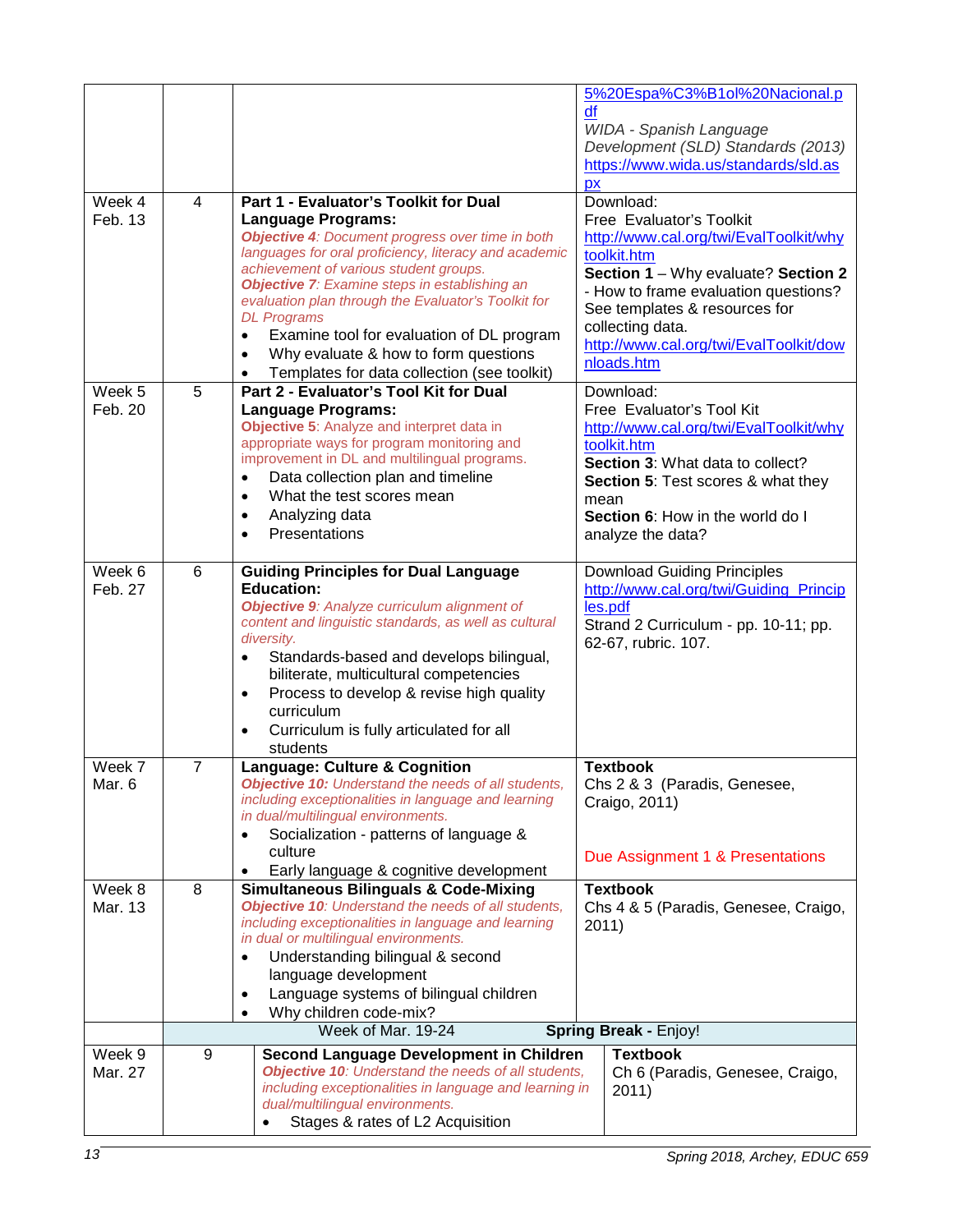|                          |    | L1 loss in minority children<br>$\bullet$                                                                                                                                                                                                                                                                                                                                                                                                                                 |                                                                                                                                                                                                                                         |
|--------------------------|----|---------------------------------------------------------------------------------------------------------------------------------------------------------------------------------------------------------------------------------------------------------------------------------------------------------------------------------------------------------------------------------------------------------------------------------------------------------------------------|-----------------------------------------------------------------------------------------------------------------------------------------------------------------------------------------------------------------------------------------|
| Week 10<br>Apr. 3        | 10 | <b>Schooling in a Second Language</b><br>Objective 10: Understand the needs of all students,<br>including exceptionalities in language and learning in<br>dual/multilingual environments.<br>Minority & majority language students<br>$\bullet$<br>Cultural, academic & family factors<br>$\bullet$<br>Presentations<br>$\bullet$                                                                                                                                         | <b>Textbook</b><br>Ch 8 (Paradis, Genesee, Craigo,<br>2011)<br>Due Assignment 2 &<br><b>Presentations</b>                                                                                                                               |
| Week 11<br>Apr. 10       | 11 | <b>Dual Language and Disorders</b><br>Objective 12: With regards to curriculum and<br>assessment, learn how to advocate for students,<br>including those with high incident exceptionalities<br>who may actually be language learners acquiring a<br>new language.<br>Language Delay, Impairment & RTI<br>$\bullet$<br>L1/L2 Reading acquisition & impairment<br>٠                                                                                                        | <b>Textbook</b><br>Chs 9 & 10 (Paradis, Genesee,<br>Craigo, 2011)                                                                                                                                                                       |
| Week 12<br>Apr. 17       | 12 | <b>Program Suitability &amp; Learner Disability</b><br>Objective 10: Understand the needs of all students,<br>including exceptionalities in language and learning in<br>dual/multilingual environments.<br>Are Bi/Multilingual programs for all<br>$\bullet$<br>students?<br>Delay or disorder<br>$\bullet$<br>Learner considerations<br>$\bullet$                                                                                                                        | <b>Textbook</b><br>Chs 1 & 2 (Fortune & Menke,<br>2011)                                                                                                                                                                                 |
| Week 13<br>April 24      | 13 | <b>Best Practices for Struggling Learners:</b><br>Objective 11: Strategies for addressing the needs of<br>struggling learners who may or may not be students<br>with high incidence exceptionalities in language and<br>learning.<br>Kind of assessments for struggling learners<br>$\bullet$<br>Research-based adaptations for effective<br>$\bullet$<br>pedagogy                                                                                                        | <b>Textbook</b><br>Chs 4 & 5 (Fortune & Menke,<br>2011)                                                                                                                                                                                 |
| Week 14<br>May 1         | 14 | <b>Interventions &amp; Recommendations for</b><br><b>Language Use</b><br>Objective 11: Strategies for addressing the needs of<br>struggling learners who may or may not be students<br>with high incidence exceptionalities in language and<br>learning.<br>Additional support for language learners<br>Communicating with parents<br>$\bullet$<br>Are pre-assessments appropriate?                                                                                       | <b>Textbook</b><br>Chs 6, 8 & 9 (Fortune & Menke,<br>2011)                                                                                                                                                                              |
| Week 15<br>May 8         | 15 | RTI and English Learners: Disability or<br><b>Linguistic Differences</b><br>Objective 11: Strategies for addressing the needs of<br>struggling learners who may or may not be students<br>with high incidence exceptionalities in language and<br>learning.<br>Distinguishing Disability from Difference<br>$\bullet$<br>Role and checklists for team<br>$\bullet$<br>Special considerations for secondary EL<br>$\bullet$<br>students<br>Research topics & presentations | <b>Textbook</b><br>Readings in CC<br>Distinguishing Disability from<br>Linguistic Difference (Echevarria<br>et al., 2015); &<br><b>Special Considerations</b><br>(Echevarria et al, 2015)<br>Due Assignment 3 &<br><b>Presentations</b> |
| Week 16<br><b>May 15</b> | 16 | No final exam                                                                                                                                                                                                                                                                                                                                                                                                                                                             | no class                                                                                                                                                                                                                                |
|                          |    | All assignments, requirements and due dates are available in our Cougar Course. Participants should check<br>Cougar Courses regularly for updates under Announcements. Professor has prerogative to change weekly<br>scheduled assignments and readings based on class needs.                                                                                                                                                                                             |                                                                                                                                                                                                                                         |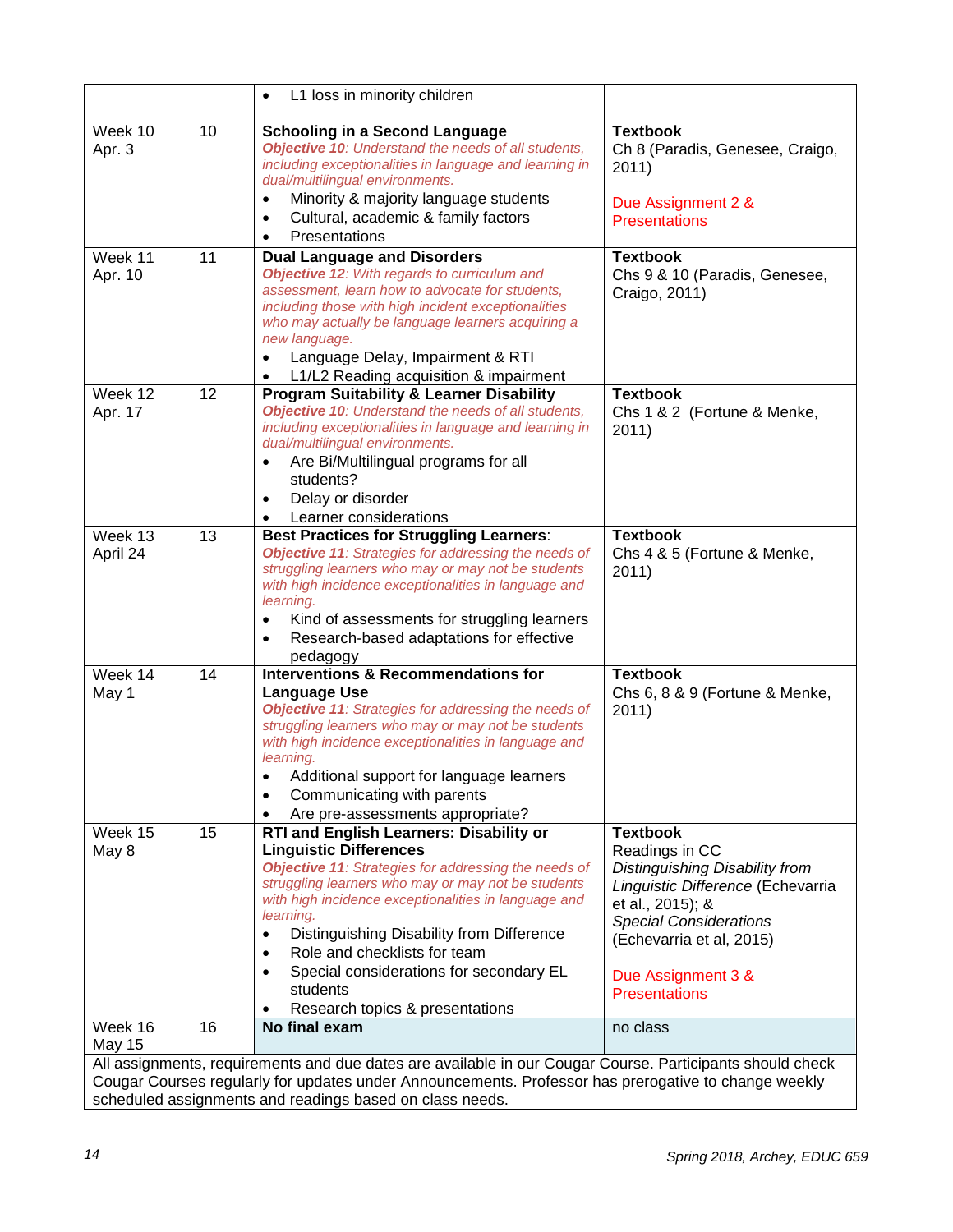**Checklist for Assignments EDUC 659 Dr. Archey** 

----------------------------------------------------------------------------------------------------------------------------------------------------

| <b>Assignments</b>                                                             | <b>Possible</b><br><b>Points</b> | <b>Points Earned</b>   | <b>Upload assignment</b><br>to |
|--------------------------------------------------------------------------------|----------------------------------|------------------------|--------------------------------|
| Attendance, Participation & Personal<br>Disposition                            | 10 points                        | Professor's discretion | N/A                            |
| <b>Reading Discussions</b>                                                     | 5 points                         |                        | <b>Cougar Course</b>           |
| <b>Online Classroom Activities</b>                                             | 25 points                        |                        | <b>Cougar Course</b>           |
| Assignment #1 -<br>Dual Language Program Assessment                            | 20 points                        |                        | <b>Cougar Course</b>           |
| Assignment #2 -<br><b>Curricular Recommendations for Program</b><br>Assessment | 20 points                        |                        | <b>Cougar Course</b>           |
| Assignment #3-<br>Case Study of Struggling Learner                             | 20 points                        |                        | Cougar Course                  |
| Total                                                                          | 100 points                       |                        |                                |

NOTES: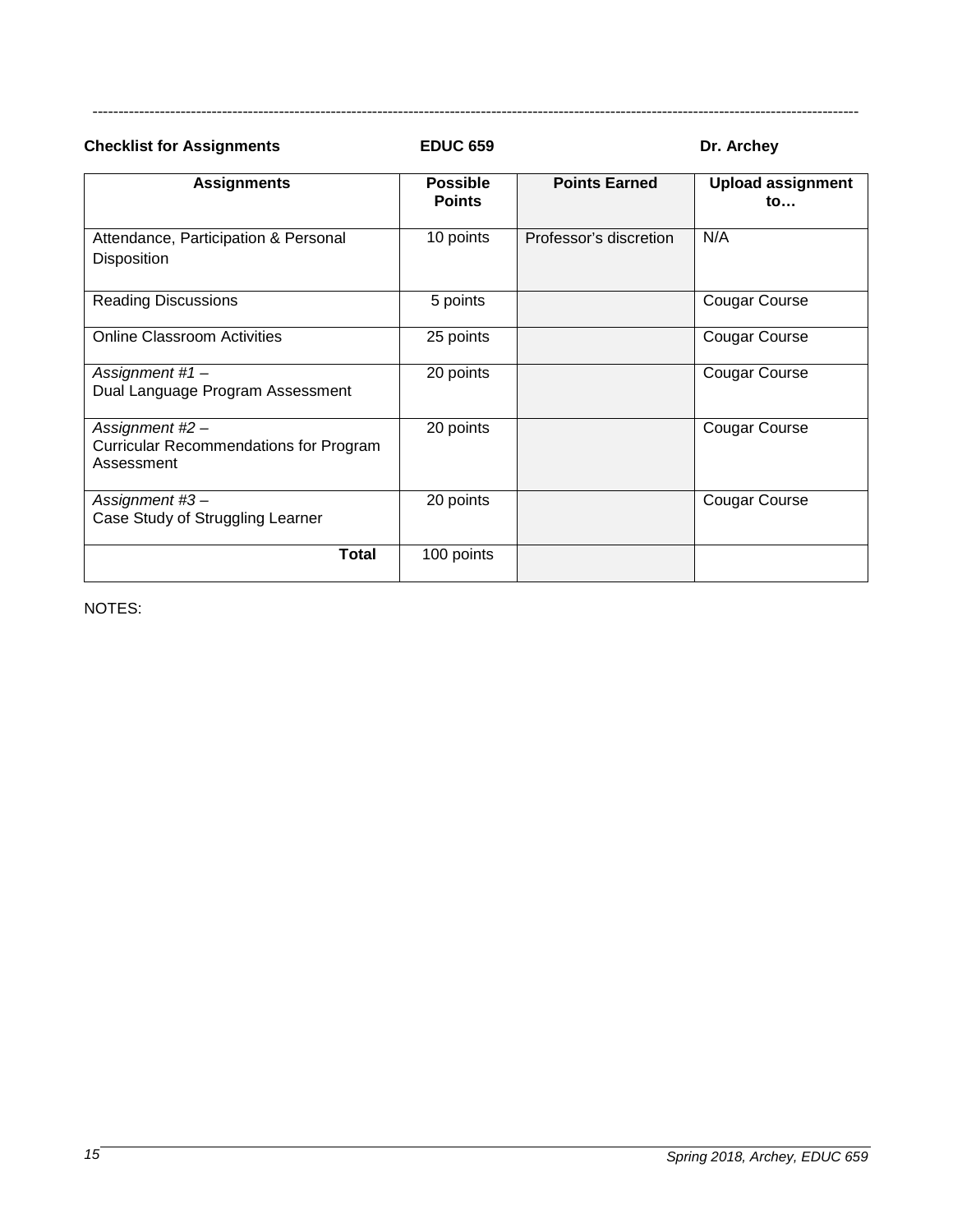

*Engaging diverse communities through leading and learning for social justice*

**[www.csusm.edu/soe](http://www.csusm.edu/soe)**

# **EDUC 659 - RUBRIC Assignment 1**: Dual Language Program Assessment ReviewNeed minimum of 80% (B-) passing grade.

<span id="page-15-0"></span>

| Criteria - 20 points total                                                                                                                                                   | Developing - 2                                                                                                                                                                                                                                           | Approaching - 3 points                                                                                                                                                                                                                                                    | Meets - 4 points (20 pts. Total)                                                                                                                                                                                                               |
|------------------------------------------------------------------------------------------------------------------------------------------------------------------------------|----------------------------------------------------------------------------------------------------------------------------------------------------------------------------------------------------------------------------------------------------------|---------------------------------------------------------------------------------------------------------------------------------------------------------------------------------------------------------------------------------------------------------------------------|------------------------------------------------------------------------------------------------------------------------------------------------------------------------------------------------------------------------------------------------|
| Describe the type of program (one-<br>way, two-way,<br>developmental/maintenance, or<br>revitalization of indigenous<br>languages) at school site or district.               | Limited description of program at<br>school site or district. Simple<br>statements with little examination.                                                                                                                                              | Narrow description of program at<br>school site or district. General<br>statements, lacked depth.                                                                                                                                                                         | Excellent description of program at<br>school site or district. Explicit<br>statements with details.                                                                                                                                           |
| Describe implementation of<br>the program and the<br>representative student<br>populations.                                                                                  | Limited analysis of program<br>implementation. Limited examination<br>of student population in the program.<br>Simple statements provided little<br>examination.                                                                                         | Narrow analysis of program<br>implementation. Some examination of<br>student population in the program.<br>General statements, lacked depth.                                                                                                                              | Excellent analysis of program<br>implementation. Excellent<br>examination of student population in<br>program. Details included types of<br>programs for all students (special<br>needs, gifted, etc.).                                        |
| Analyze results of the<br>standardized or local<br>assessments for the last 3-5<br>years of program<br>implementation.                                                       | Limited analysis of standardized or<br>local assessments for the last 3-5 yrs<br>of program implementation. Table of<br>scores not included with analysis.<br>Simple statements provided little<br>examination.                                          | Narrow analysis of standardized or<br>local assessments for the last 3-5 years<br>of program implementation. Table of<br>scores included with some analysis.<br>General statements, lacked depth.                                                                         | Excellent analysis of standardized or<br>local assessments for the last 3-5 years<br>of program implementation. Included<br>clear table of scores with analysis.                                                                               |
| Based on the assessment<br>results, examine the various<br>factors that play a critical<br>part in the linguistic and<br>academic success of all<br>students in the program. | Limited analysis of the various<br>factors that play a critical part in the<br>linguistic and academic success of all<br>students in the program. Limited<br>insights/comments. Simple<br>statements provided little<br>examination of possible factors. | Narrow analysis of the various<br>factors that play a critical part in the<br>linguistic and academic success of all<br>students in the program. Narrow<br>insights/comments. General<br>statements, lacked depth on possible<br>factors.                                 | Excellent analysis of the various<br>factors that play a critical part in the<br>linguistic and academic success of all<br>students in the program. Excellent<br>insights/comments on possible factors.                                        |
| Paper meets conventions of<br>APA paper format at<br>graduate level writing skills<br>based on directions given in<br>syllabus. Participation and<br>presentation            | Poor paper without clear headings,<br>subheadings and cogent analysis.<br>Lacked APA style. Paper does not<br>meet CSUSM graduate level writing.<br>Limited participation in presentation.                                                               | Satisfactory paper with headings,<br>subheadings and analysis. Inconsistent<br>use of APA writing at graduate level.<br>Maximum 5-8 pages in length. Included<br>introduction, body, conclusion, references,<br>and tables. Satisfactory participation &<br>presentation. | Excellent paper with clear headings,<br>subheadings and cogent analysis.<br>Consistent with APA writing<br>guidelines at graduate level. Maximum 5-8<br>pages in length Included introduction,<br>body.<br>conclusion, references, and tables. |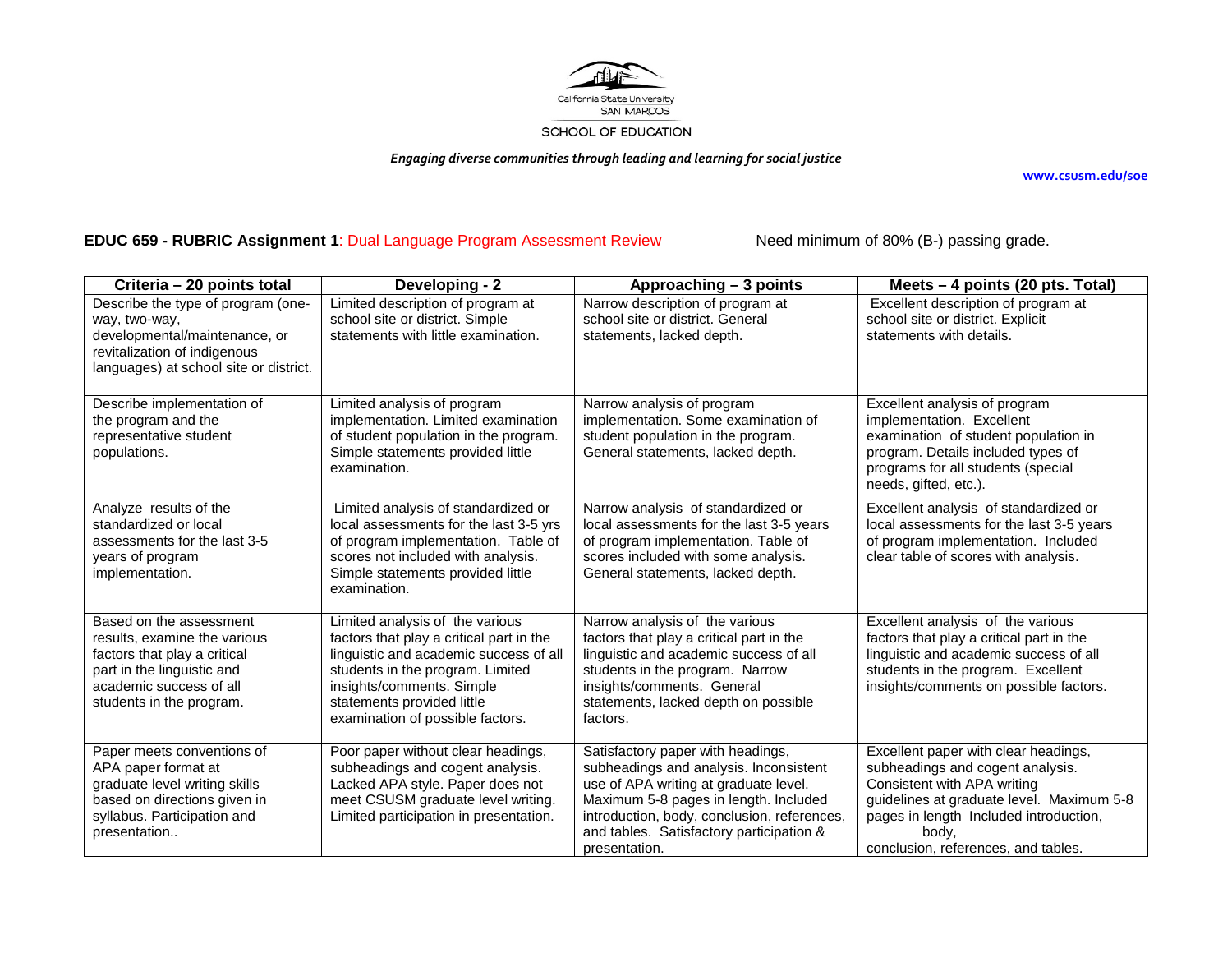|  | <b>Excellent participation &amp; presentation.</b> |
|--|----------------------------------------------------|
|  |                                                    |
|  |                                                    |
|  |                                                    |

**EDUC 659 - RUBRIC Assignment 2: Curricular Recommendations for Program Assessment** 

<span id="page-16-0"></span>**NOTE: Assignment must meet a minimum of 80% (B-) for a passing grade.**